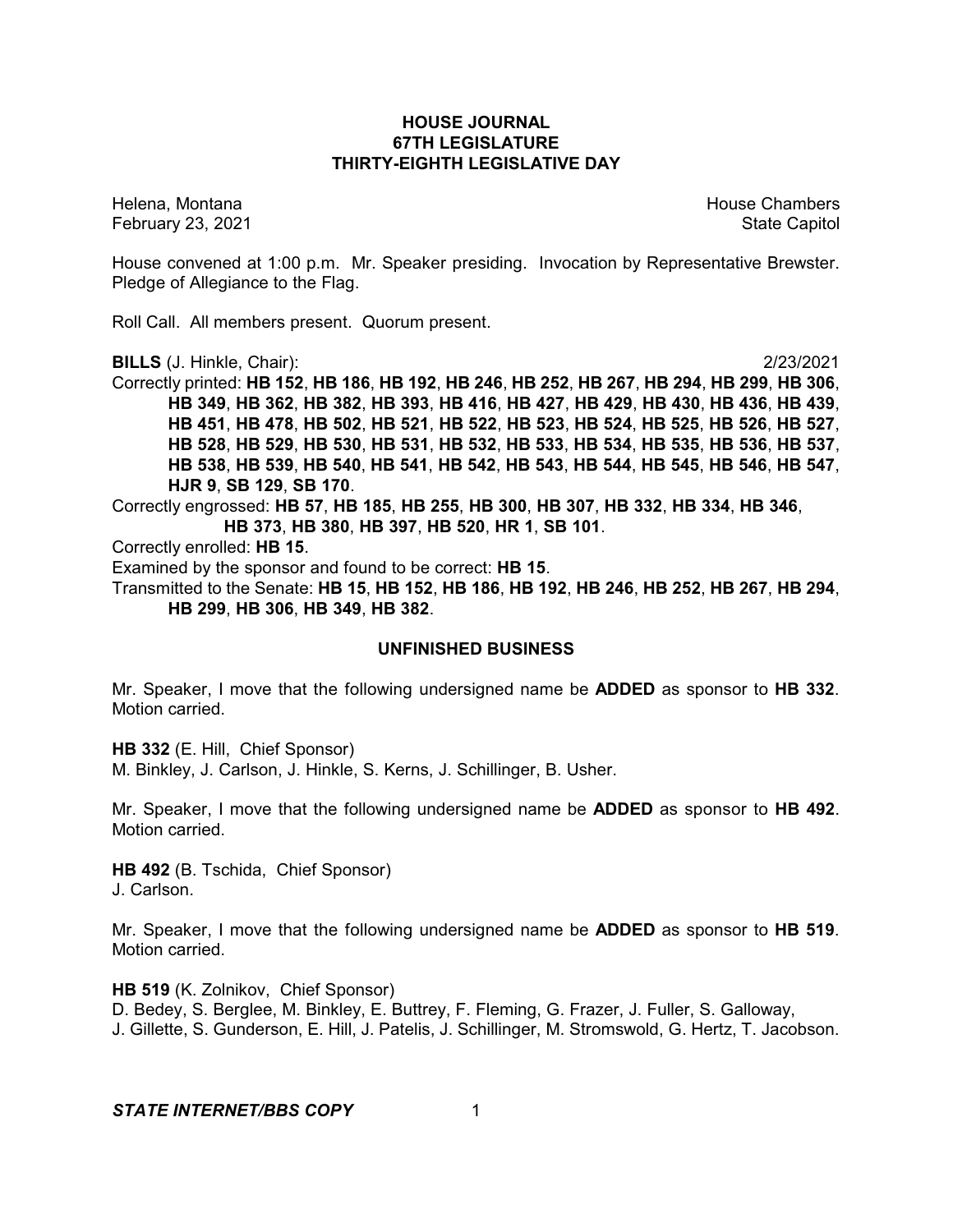Mr. Speaker, I move that the following undersigned name be **ADDED** as sponsor to **HB 556**. Motion carried.

**HB 556** (K. Walsh, Chief Sponsor) T. Welch, J. Welborn.

#### **REPORTS OF STANDING COMMITTEES**

**APPROPRIATIONS** (Jones, Chair): 2/22/2021 **HB 115**, do pass. Report adopted. **HB 188**, do pass. Report adopted. **HB 373**, introduced bill, be amended as follows:

1. Title, line 6. **Following:** "DATE" **Insert:** "AND A TERMINATION DATE"

2. Page 1, line 24. **Following:** "balance" **Insert:** "and anticipated revenue for the fiscal year"

3. Page 1, line 27. **Following:** "account." **Insert:** "Prior to the closing of the fiscal year, the department shall reconcile anticipated revenue with actual revenue received. If revenue is received above the anticipated amount, the transfer in the following fiscal year shall adjust for the unanticipated amount. If revenue is received below the anticipated amount, the state treasurer shall transfer the amount of the revenue shortfall from the general fund to the natural resources operations state special revenue account."

4. Page 2. **Following:** line 4 **Insert:** "NEW SECTION. **Section 3. Termination.** [This act] terminates June 30, 2025."

And, as amended, do pass. Report adopted.

**HB 374**, introduced bill, be amended as follows:

1. Title, line 6. **Following:** "DATES" **Insert:** "AND A TERMINATION DATE"

2. Page 1, line 15. **Following:** "balance" **Insert:** "and anticipated revenue for the fiscal year"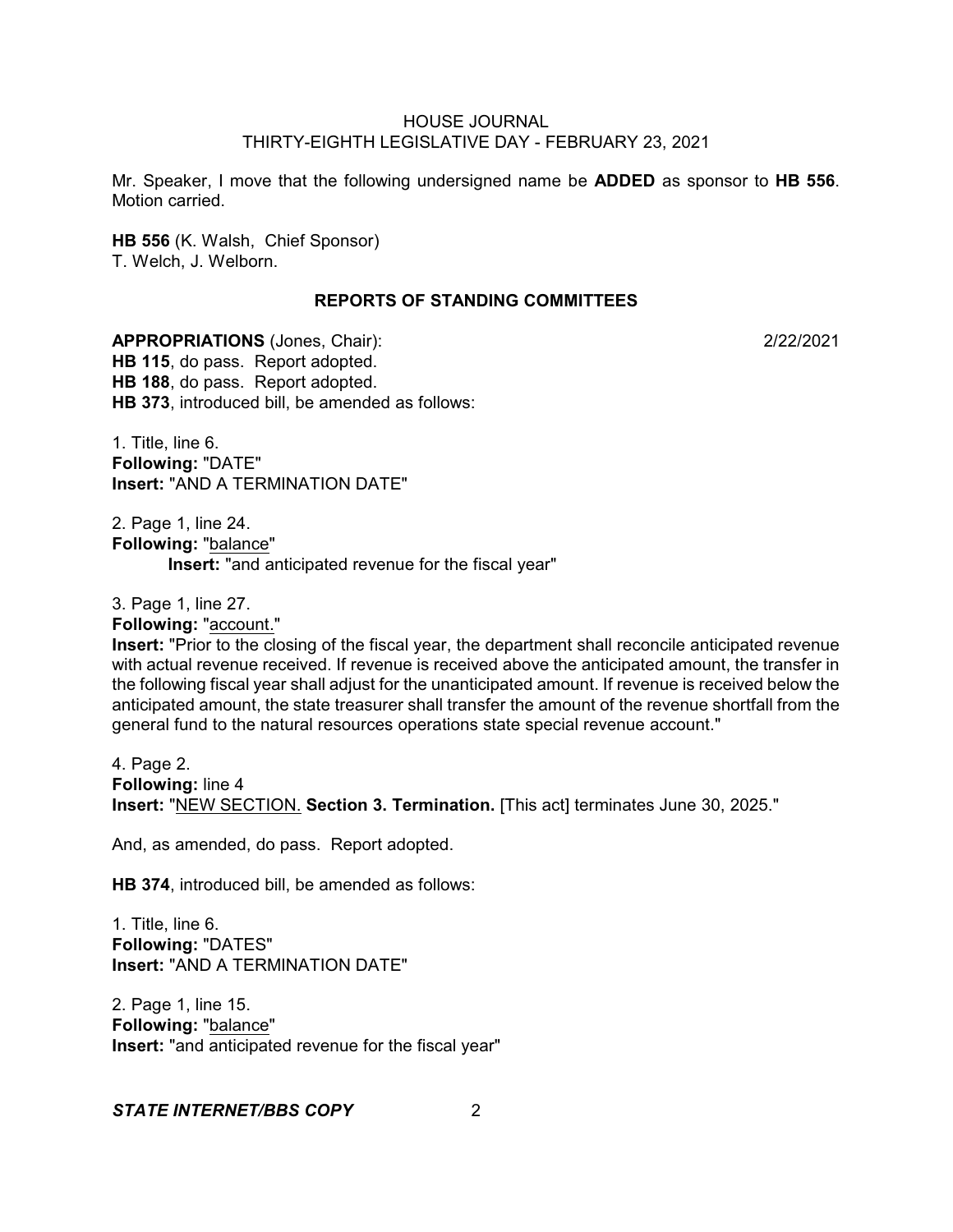3. Page 1, line 17.

**Following:** "account."

5. Page 1, line 26.

**Insert:** "Prior to the closing of the fiscal year, the department shall reconcile anticipated revenue with actual revenue received. If revenue is received above the anticipated amount, the transfer in the following fiscal year shall adjust for the unanticipated amount. If revenue is received below the anticipated amount, the state treasurer shall transfer the amount of the revenue shortfall from the general fund to the basic library services special revenue account."

4. Page 1, line 24. **Following:** "balance" **Insert:** "and anticipated revenue for the fiscal year"

**Following:** "account." **Insert:** "Prior to the closing of the fiscal year, the department shall reconcile anticipated revenue with actual revenue received. If revenue is received above the anticipated amount, the transfer in the following fiscal year shall adjust for the unanticipated amount. If revenue is received below the anticipated amount, the state treasurer shall transfer the amount of the revenue shortfall from the general fund to the conservation district special revenue account."

6. Page 2. **Following:** line 5 **Insert:** "NEW SECTION. **Section 5. Termination.** [This act] terminates June 30, 2023."

And, as amended, do pass. Report adopted.

**BUSINESS AND LABOR** (Noland, Chair): 2/23/2021 **SB 118**, be concurred in. Report adopted.

**EDUCATION** (Berglee, Chair): 2/22/2021 **HB 185**, introduced bill, be amended as follows:

1. Title, line 6. Strike: "INCLUDE" Insert: "ALLOW"

2. Page 1, line 17. Strike: "shall" Insert: "may"

And, as amended, do pass. Report adopted.

**HB 233**, do pass. Report adopted. **HB 300**, introduced bill, be amended as follows: 1. Page 1, line 12.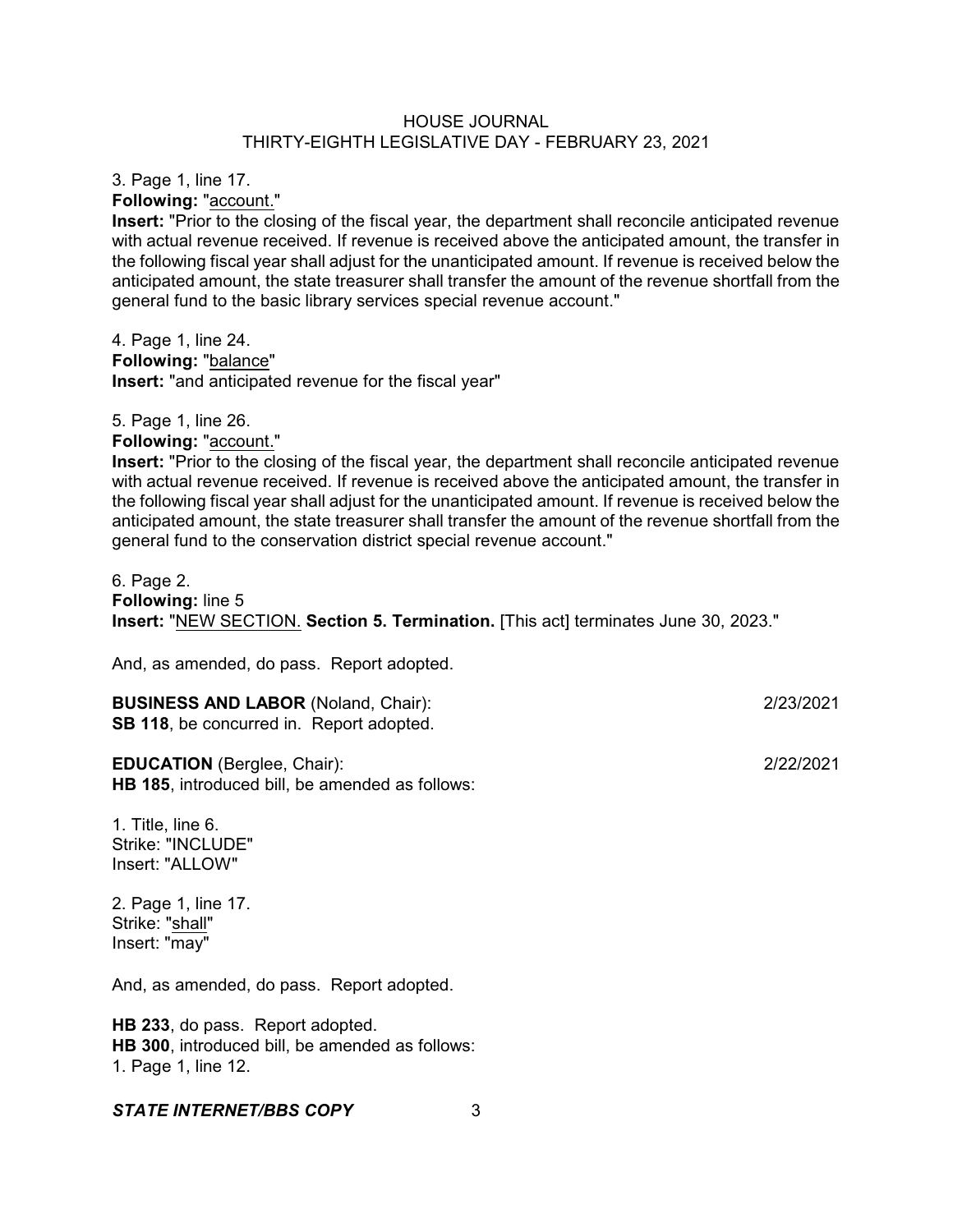Strike: subsection (a) in its entirety Renumber: subsequent subsections

And, as amended, do pass. Report adopted.

**HB 329**, do pass. Report adopted. **HB 332**, introduced bill, be amended as follows:

1. Page 1, line 19. Following: "means" Strike: "an antigen introduced through a vaccine, through"

2. Page 1, line 19 through line 20. Strike: "or" on line 19 through "through" on line 20

3. Page 1, line 20. Following: "homeoprophylaxis" Insert: ", or an antigen introduced through a vaccine"

And, as amended, do pass. Report adopted.

**HUMAN SERVICES** (Lenz, Chair): 2/22/2021 **HB 57**, introduced bill, be amended as follows:

1. Page 6, line 27. Following: "who" Insert: ": (a) has expertise in the therapeutic needs assessment used for placement of youth in a therapeutic group home; (b)"

2. Page 6, line 28. Following: "department" Insert: ";"

3. Page 6, line 28. Following: "and" Insert: "(c)" Strike: "who"

And, as amended, do pass. Report adopted.

**HB 90**, introduced bill, be amended as follows:

1. Title, line 7.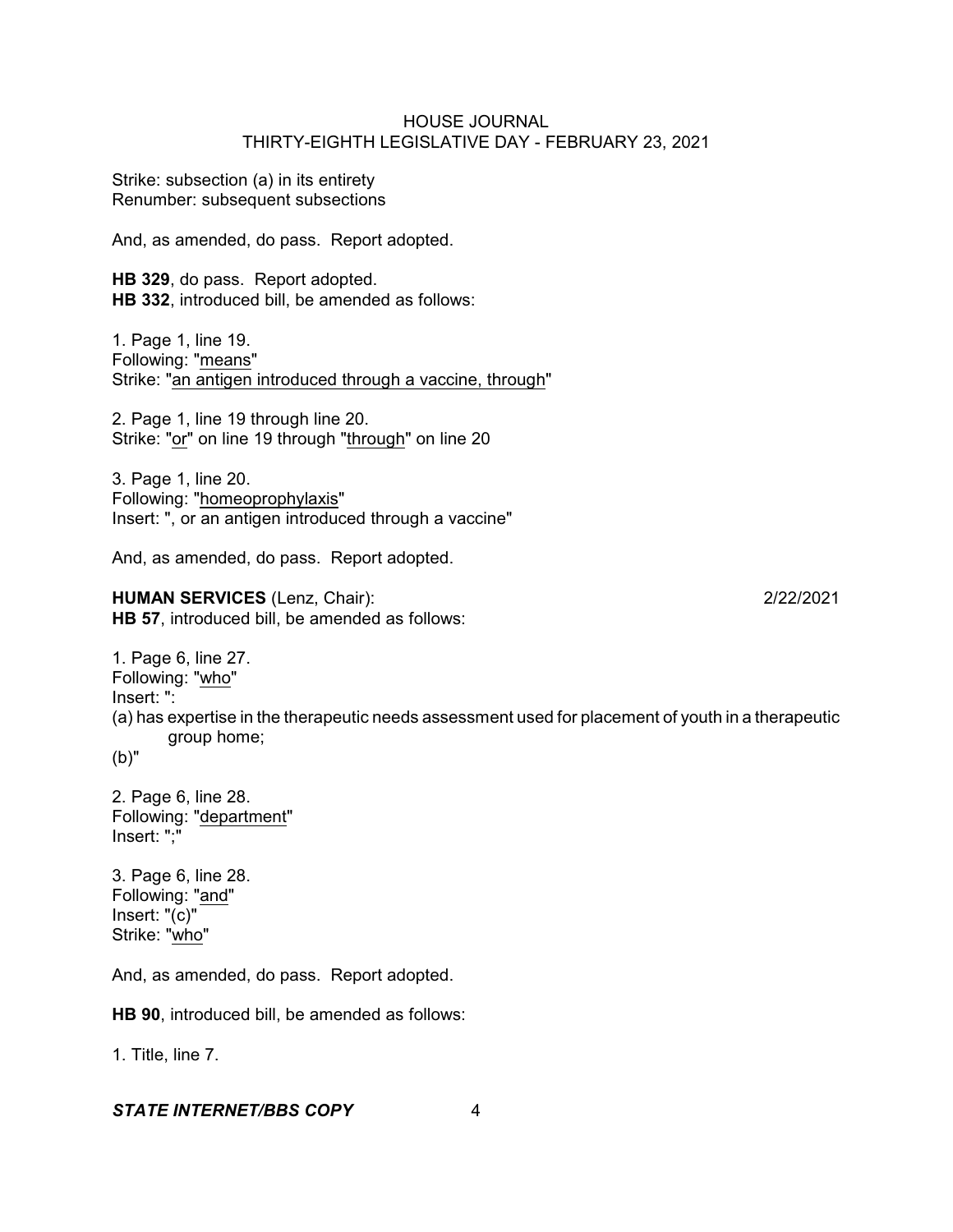Following: "HOME;" Insert: "PROVIDING AN EXCEPTION;" Strike: "AND"

2. Title, line 7. Following: "MCA" Insert: "; AND PROVIDING A DELAYED EFFECTIVE DATE"

3. Page 1, line 11. Following: "**hearing**" Insert: "**-- exception**"

4. Page 2.

Following: line 2

Insert: "(7) This section does not apply to cases involving an Indian child who is subject to the Indian Child Welfare Act."

5. Page 4. Following: line 8 Insert: "NEW SECTION. **Section 5. Effective date.** [This act] is effective July 1, 2023."

And, as amended, do pass. Report adopted.

**HB 291**, do pass. Report adopted. **HB 334**, introduced bill, be amended as follows:

1. Page 3, line 10. Following: "licensed" Insert: ", certified, or otherwise authorized by the laws of any state or Canada"

2. Page 3, line 11. Strike: "50-16-803(1) in the United States or Canada" Insert: "50-16-504 in the ordinary course of business or practice of a profession"

And, as amended, do pass. Report adopted.

**JUDICIARY** (Usher, Chair): 2/19/2021 **HB 428**, do pass. Report adopted. **HB 463**, do pass. Report adopted. **HB 504**, do pass. Report adopted. **HB 509**, do pass. Report adopted.

**STATE ADMINISTRATION** (McKamey, Chair): 2/23/2021 **HB 483**, do pass. Report adopted.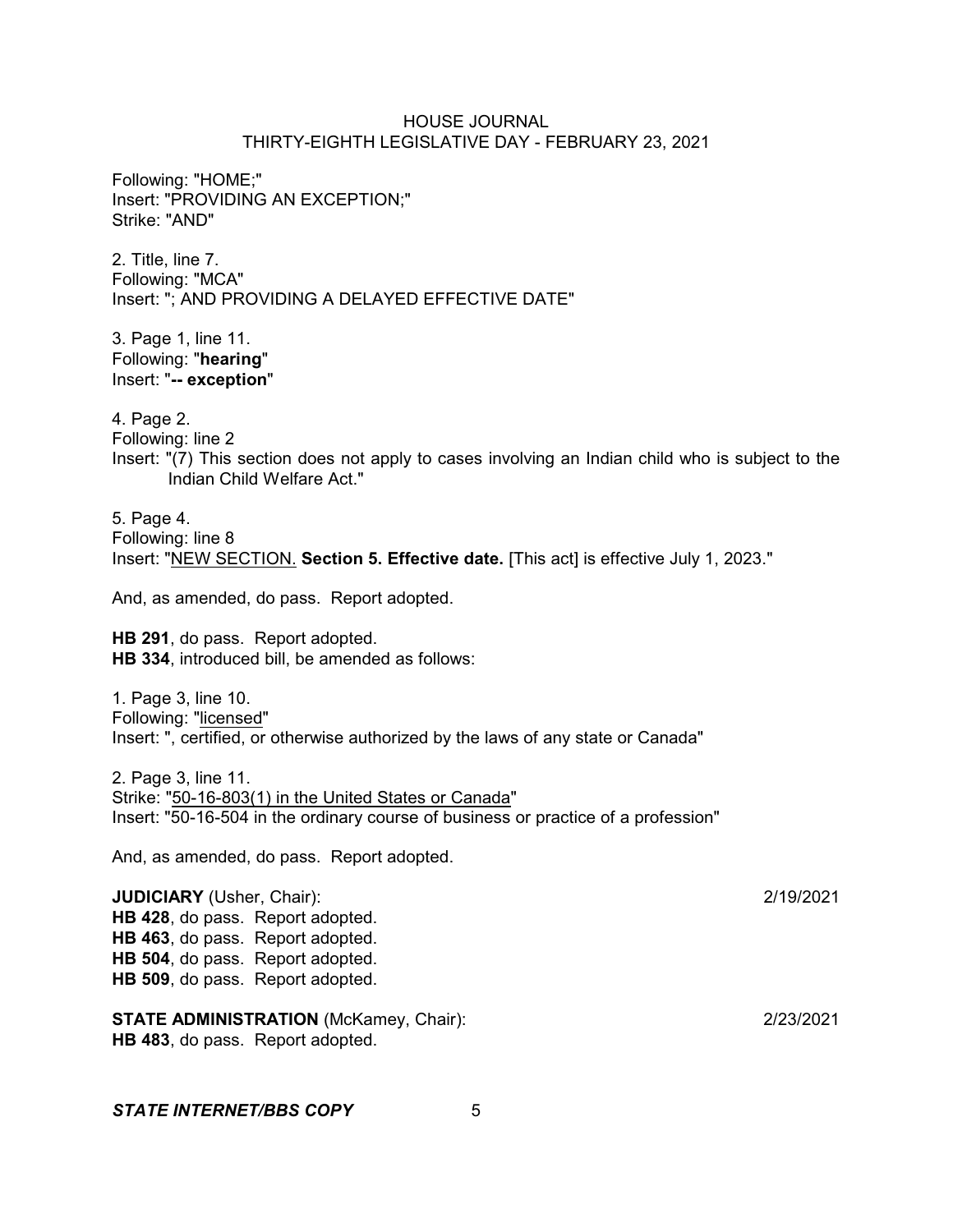#### **MESSAGES FROM THE SENATE**

**House bills** concurred in and returned to the House: 2/20/2021

**HB 85**, introduced by B. Tschida **HB 94**, introduced by K. Walsh **HB 142**, introduced by J. Kassmier

**House bill** concurred in as amended and returned to the House for concurrence in Senate amendments:

|                                  | 2/20/2021 |
|----------------------------------|-----------|
| HB 193, introduced by J. Patelis |           |

**Senate bills** passed and transmitted to the House for concurrence: 2/20/2021

**SB 131**, introduced by D. Salomon **SB 157**, introduced by S. Hinebauch **SB 173**, introduced by D. Howard **SB 185**, introduced by D. Howard **SB 205**, introduced by B. Hoven

### **FIRST READING AND COMMITMENT OF BILLS**

The following House bills were introduced, read first time, and referred to committees:

**HB 548**, introduced by J. Patelis, W. Galt, referred to Business and Labor. **HB 549**, introduced by S. Kerns, S. Berglee, M. Bertoglio, R. Fitzgerald, G. Frazer, J. Fuller, F. Garner, S. Gist, B. Phalen, V. Ricci, B. Usher, referred to Human Services. **HB 550**, introduced by A. Olsen, referred to Business and Labor. **HB 551**, introduced by A. Olsen, referred to Business and Labor. **HB 552**, introduced by E. Stafman, referred to Judiciary. **HB 553**, introduced by J. Patelis, A. Buckley, referred to Judiciary. **HB 554**, introduced by J. Kassmier, referred to Natural Resources. **HB 555**, introduced by M. Regier, B. Mercer, S. Fitzpatrick, referred to Judiciary. **HB 556**, introduced by K. Walsh, D. Bedey, referred to Education. **HB 557**, introduced by J. Windy Boy, J. Small, referred to Judiciary. **HB 558**, introduced by M. Noland, referred to Business and Labor. **HB 559**, introduced by B. Mercer, referred to Judiciary. **HB 560**, introduced by S. Gunderson, referred to Judiciary. **HB 561**, introduced by J. Hamilton, referred to Human Services. **HB 562**, introduced by J. Dooling, referred to Transportation. **HB 563**, introduced by J. Dooling, referred to State Administration. **HB 564**, introduced by M. Noland, J. Hinkle, A. Regier, B. Usher, referred to Business and Labor.

**HB 565**, introduced by B. Mercer, referred to Judiciary.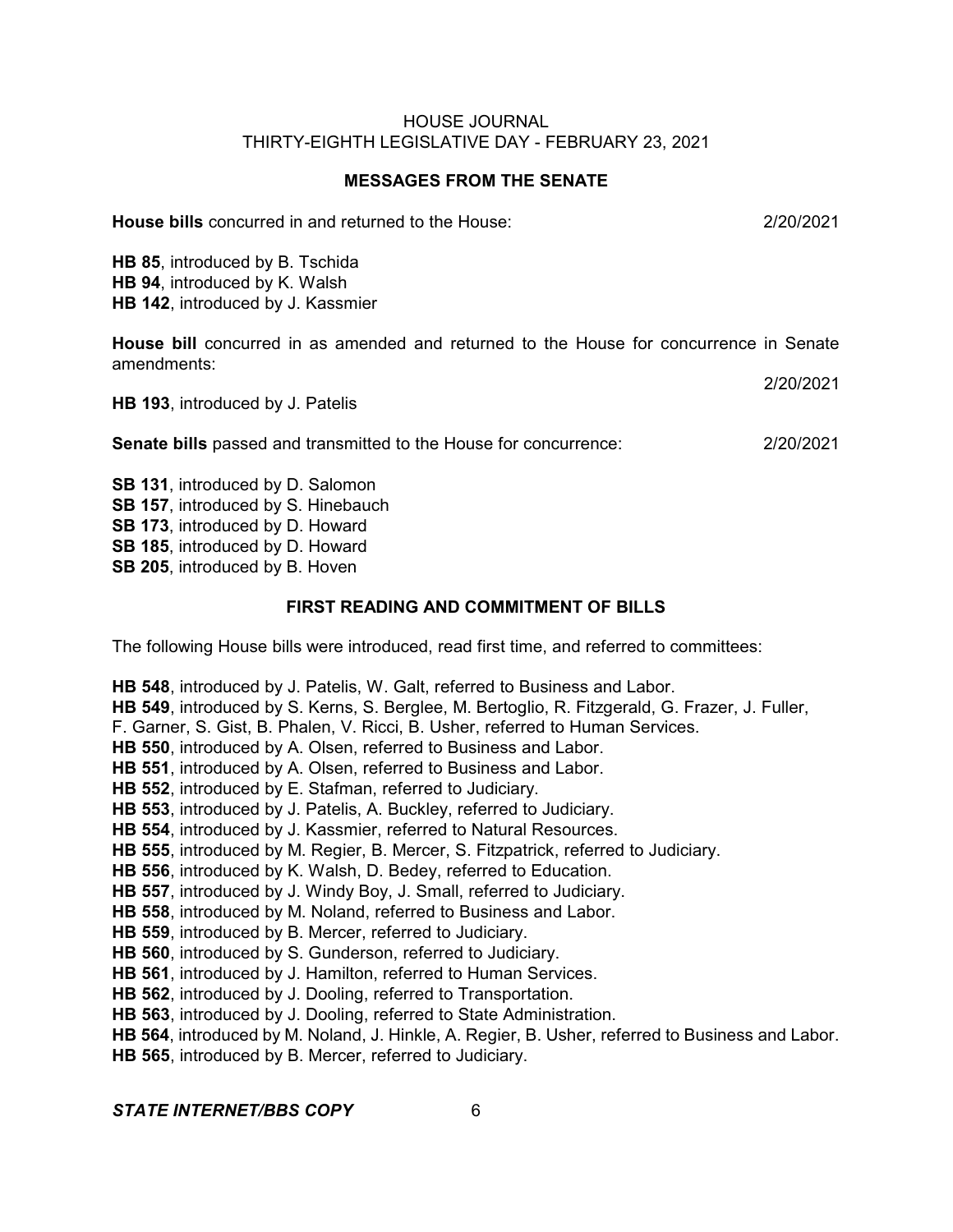### HOUSE JOURNAL

# THIRTY-EIGHTH LEGISLATIVE DAY - FEBRUARY 23, 2021

**HB 566**, introduced by T. Welch, referred to Business and Labor. **HB 567**, introduced by J. Gillette, referred to State Administration. **HB 568**, introduced by L. Sheldon-Galloway, referred to Business and Labor. **HB 569**, introduced by S. Kerns, referred to Business and Labor. **HB 570**, introduced by D. Skees, referred to Energy, Technology and Federal Relations. **HB 571**, introduced by D. Skees, referred to State Administration. **HB 572**, introduced by D. Skees, referred to Education. **HB 573**, introduced by B. Tschida, referred to Energy, Technology and Federal Relations. **HB 574**, introduced by D. Lenz, referred to Human Services. **HB 575**, introduced by K. Seekins-Crowe, referred to Human Services. **HB 576**, introduced by J. Schillinger, referred to Energy, Technology and Federal Relations. **HB 577**, introduced by K. Sullivan, referred to Energy, Technology and Federal Relations. **HB 578**, introduced by T. Moore, A. Buckley, F. Fleming, F. Garner, K. Kelker, E. Kerr-Carpenter, D. Lenz, B. Mercer, A. Regier, E. Stafman, M. Stromswold, B. Usher, S. Vinton, C. Friedel, T. Jacobson, R. Lynch, K. Regier, referred to Judiciary. **HB 580**, introduced by T. Running Wolf, G. Custer, J. Dooling, G. Frazer, , W. McKamey, B. Putnam, L. Reksten, F. Smith, referred to State Administration. **HB 581**, introduced by R. Farris-Olsen, referred to Judiciary. **HB 582**, introduced by R. Farris-Olsen, referred to Business and Labor. **HB 583**, introduced by K. Seekins-Crowe, B. Beard, L. Brewster, B. Ler, F. Nave, A. Regier, referred to Education. **HB 584**, introduced by K. Seekins-Crowe, L. Brewster, S. Galloway, referred to Judiciary. **HB 585**, introduced by S. Galloway, P. Fielder, R. Fitzgerald, S. Gist, S. Gunderson, M. Noland, J. Read, K. Seekins-Crowe, L. Sheldon-Galloway, K. Zolnikov, referred to Human Services. **HB 586**, introduced by S. Galloway, E. Buttrey, N. Duram, P. Fielder, R. Fitzgerald, S. Gist, S. Gunderson, C. Knudsen, R. Knudsen, D. Loge, B. Mercer, M. Noland, S. Novak, J. Read, K. Seekins-Crowe, L. Sheldon-Galloway, J. Trebas, K. Zolnikov, referred to Transportation. **HB 587**, introduced by L. Sheldon-Galloway, S. Galloway, referred to Energy, Technology and Federal Relations. **HB 588**, introduced by C. Knudsen, W. Galt, S. Vinton, M. Blasdel, J. Ellis, G. Hertz, D. Kary, referred to State Administration. **HB 589**, introduced by B. Mercer, referred to Business and Labor. **HB 590**, introduced by S. Kerns, referred to State Administration. The following House joint resolution was introduced, read first time, and referred to committee:

**HJR 16**, introduced by N. Duram, B. Ler, K. Seekins-Crowe, referred to Energy, Technology and Federal Relations.

The following Senate bills were introduced, read first time, and referred to committees:

**SB 131**, introduced by D. Salomon, R. Fitzgerald, W. Sales, referred to Agriculture. **SB 157**, introduced by S. Hinebauch, D. Kary, T. McGillvray, D. Howard, K. Regier, C. Smith, G. Vance, B. Molnar, C. Glimm, J. Hinkle, T. Manzella, M. Noland, B. Tschida, J. Ellsworth, R. Knudsen, K. Bogner, B. Ler, B. Phalen, B. Mitchell, A. Regier, P. Fielder, E. Hill, J. Schillinger,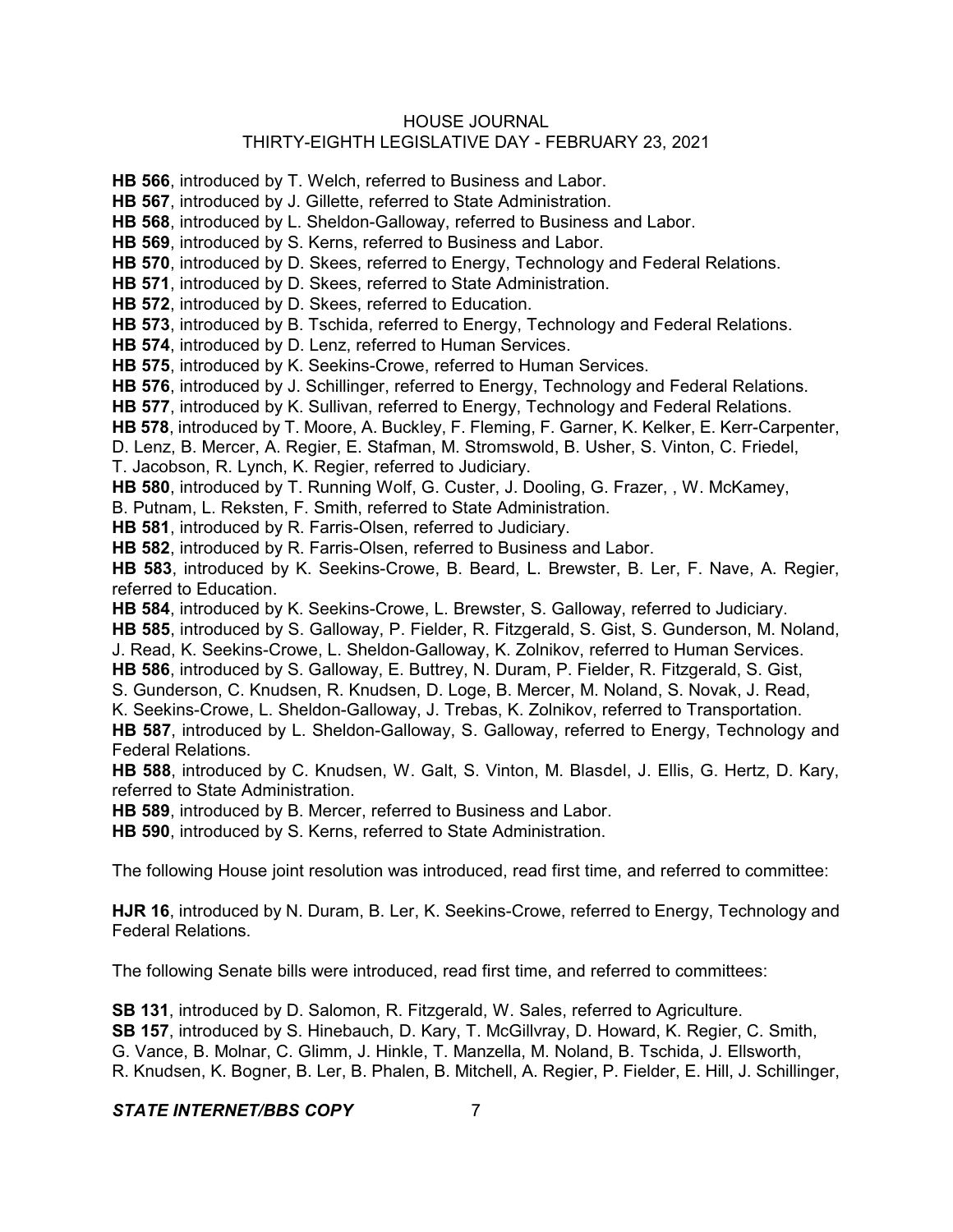C. Hinkle, G. Frazer, M. Binkley, R. Marshall, referred to Education.

**SB 173**, introduced by D. Howard, D. Kary, K. Regier, J. Small, K. Bogner, referred to Business and Labor.

**SB 185**, introduced by D. Howard, V. Ricci, S. Vinton, J. Small, B. Gillespie, T. Moore, P. Fielder, referred to Business and Labor.

**SB 205**, introduced by B. Hoven, referred to Taxation.

### **SECOND READING OF BILLS (COMMITTEE OF THE WHOLE)**

Majority Leader Vinton moved the House resolve itself into a Committee of the Whole for consideration of business on second reading. Motion carried. Representative Skees in the chair.

Mr. Speaker: We, your Committee of the Whole, having had under consideration business on second reading, recommend as follows:

**HB 342** - Representative Skees moved consideration of **HB 342** be placed at the bottom of the second reading board. Without objection, so ordered.

**HB 201** - Representative Holmlund moved **HB 201** do pass. Motion carried as follows:

Yeas: Anderson, Bartel, Beard, Bedey, Berglee, Bertoglio, Binkley, Buttrey, Carlson, Custer, Dooling, Duram, Fielder, Fitzgerald, Fleming, Frazer, Fuller, Galloway, Garner, Gillette, Gist, Greef, Gunderson, Hill, Hinkle C, Hinkle J, Holmlund, Hopkins, Jones, Kassmier, Kerns, Knudsen C, Knudsen R, Lenz, Ler, Loge, Malone, Marshall, McKamey, Mercer, Mitchell, Moore, Nave, Noland, Patelis, Phalen, Putnam, Read, Regier A, Regier M, Reksten, Ricci, Schillinger, Seekins-Crowe, Sheldon-Galloway, Skees, Stromswold, Trebas, Tschida, Usher, Vinton, Walsh, Welch, Whitman, Zolnikov, Mr. Speaker.

Total 66

Nays: Abbott, Bishop, Brewster, Buckley, Caferro, Curdy, Dunwell, Farris-Olsen, Fern, France, Funk, Hamilton, Harvey, Hawk, Hayman, Karjala, Keane, Kelker, Keogh, Kerr-Carpenter, Kortum, Marler, Novak, Olsen, Running Wolf, Smith, Stafman, Stewart Peregoy, Sullivan, Tenenbaum, Thane, Weatherwax, Whiteman Pena, Windy Boy. Total 34

Voted absentee: None.

Excused: None. Total 0

Absent or not voting: None. Total 0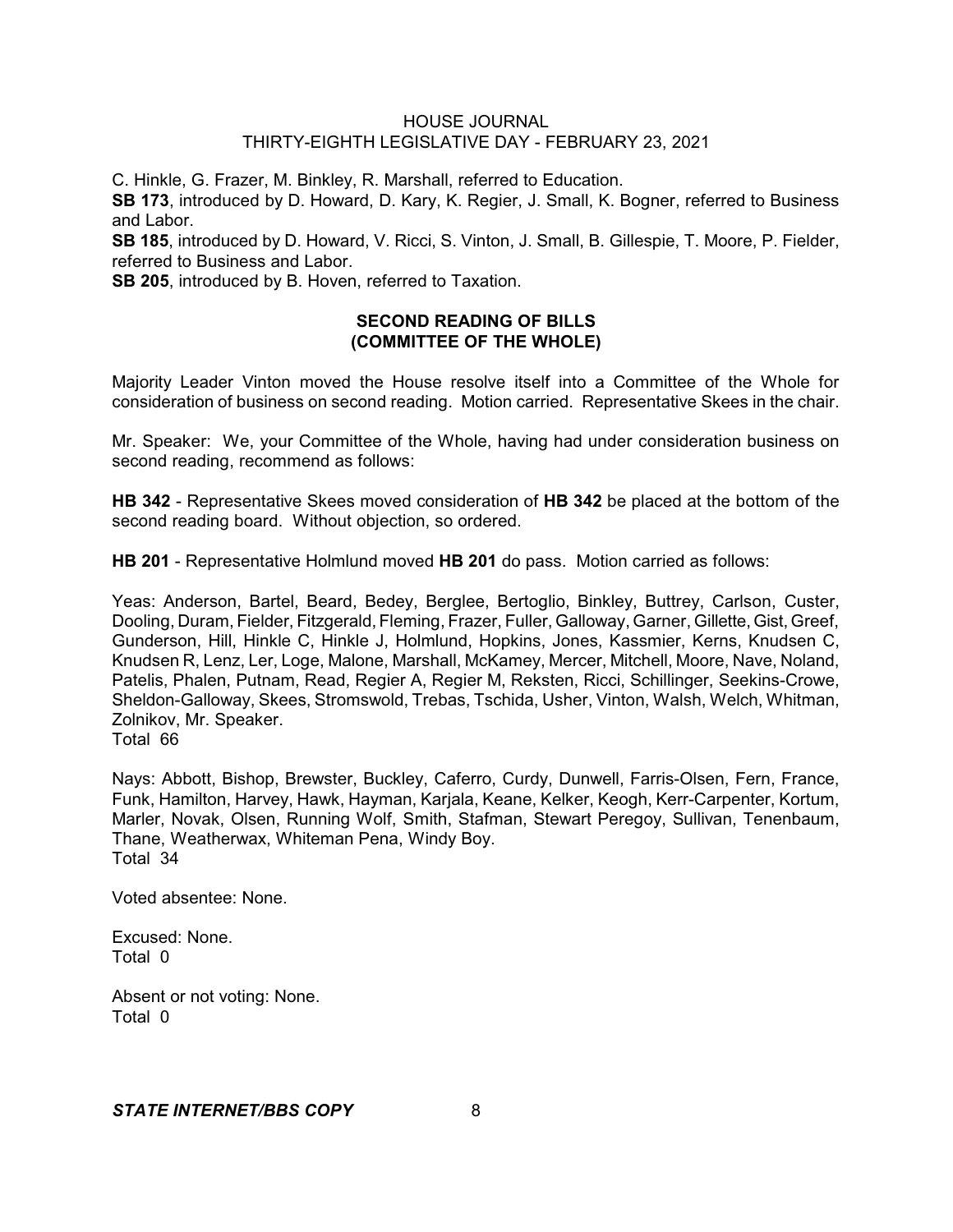**HB 231** - Representative M. Regier moved **HB 231** do pass. Motion carried as follows:

Yeas: Anderson, Bartel, Beard, Bedey, Berglee, Bertoglio, Binkley, Brewster, Carlson, Custer, Dooling, Duram, Fern, Fielder, Fitzgerald, Fleming, Frazer, Fuller, Galloway, Gillette, Gist, Greef, Gunderson, Hamilton, Hill, Hinkle C, Hinkle J, Holmlund, Hopkins, Jones, Kassmier, Kerns, Knudsen C, Knudsen R, Lenz, Ler, Loge, Malone, Marshall, McKamey, Mercer, Mitchell, Moore, Nave, Noland, Patelis, Phalen, Read, Regier A, Regier M, Reksten, Ricci, Schillinger, Seekins-Crowe, Sheldon-Galloway, Skees, Stromswold, Trebas, Tschida, Usher, Vinton, Walsh, Whitman, Zolnikov, Mr. Speaker. Total 65

Nays: Abbott, Bishop, Buckley, Buttrey, Caferro, Curdy, Dunwell, Farris-Olsen, France, Funk, Garner, Harvey, Hawk, Hayman, Karjala, Keane, Kelker, Keogh, Kerr-Carpenter, Kortum, Marler, Novak, Olsen, Putnam, Running Wolf, Smith, Stafman, Stewart Peregoy, Sullivan, Tenenbaum, Thane, Weatherwax, Welch, Whiteman Pena, Windy Boy. Total 35

Voted absentee: None.

Excused: None. Total 0

Absent or not voting: None. Total 0

**HB 280** - Representative M. Regier moved **HB 280** do pass. Motion carried as follows:

Yeas: Abbott, Anderson, Bartel, Beard, Bedey, Berglee, Bertoglio, Binkley, Bishop, Brewster, Buckley, Buttrey, Carlson, Curdy, Custer, Dooling, Duram, Farris-Olsen, Fern, Fielder, Fitzgerald, Fleming, France, Frazer, Fuller, Funk, Galloway, Garner, Gillette, Gist, Greef, Gunderson, Hamilton, Harvey, Hawk, Hill, Hinkle C, Hinkle J, Holmlund, Hopkins, Jones, Kassmier, Kelker, Keogh, Kerns, Kerr-Carpenter, Knudsen C, Knudsen R, Kortum, Lenz, Ler, Loge, Malone, Marler, Marshall, McKamey, Mercer, Mitchell, Moore, Nave, Noland, Novak, Patelis, Phalen, Putnam, Read, Regier A, Regier M, Reksten, Ricci, Running Wolf, Schillinger, Seekins-Crowe, Sheldon-Galloway, Skees, Smith, Stafman, Stromswold, Sullivan, Tenenbaum, Thane, Trebas, Tschida, Usher, Vinton, Walsh, Weatherwax, Welch, Whiteman Pena, Whitman, Zolnikov, Mr. Speaker. Total 92

Nays: Caferro, Dunwell, Hayman, Karjala, Keane, Olsen, Stewart Peregoy, Windy Boy. Total 8

Voted absentee: None.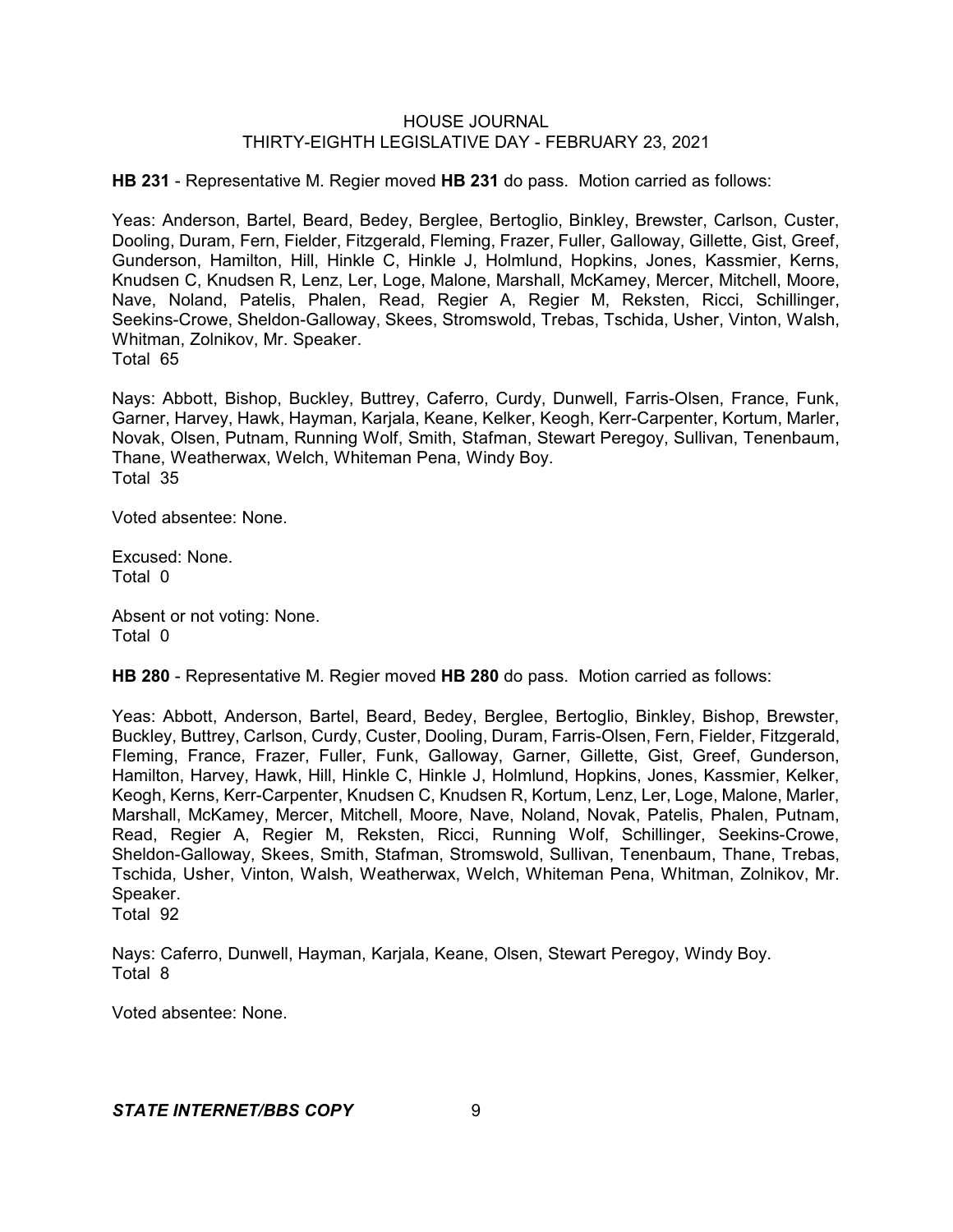Excused: None. Total 0

Absent or not voting: None. Total 0

**HB 285** - Representative Trebas moved **HB 285** do pass. Motion carried as follows:

Yeas: Bartel, Beard, Bedey, Berglee, Bertoglio, Binkley, Brewster, Buttrey, Carlson, Dooling, Fielder, Fitzgerald, Fleming, Frazer, Fuller, Gillette, Gist, Greef, Gunderson, Hill, Hinkle C, Hinkle J, Holmlund, Hopkins, Jones, Kassmier, Kerns, Kerr-Carpenter, Knudsen C, Knudsen R, Lenz, Ler, Loge, Malone, Marshall, McKamey, Mercer, Mitchell, Nave, Phalen, Read, Regier A, Regier M, Reksten, Ricci, Schillinger, Seekins-Crowe, Skees, Stromswold, Tenenbaum, Trebas, Tschida, Usher, Vinton, Walsh, Welch, Whitman, Zolnikov, Mr. Speaker. Total 59

Nays: Abbott, Anderson, Bishop, Buckley, Caferro, Curdy, Custer, Dunwell, Duram, Farris-Olsen, Fern, France, Funk, Galloway, Garner, Hamilton, Harvey, Hawk, Hayman, Karjala, Keane, Kelker, Keogh, Kortum, Marler, Moore, Noland, Novak, Olsen, Patelis, Putnam, Running Wolf, Sheldon-Galloway, Smith, Stafman, Stewart Peregoy, Sullivan, Thane, Weatherwax, Whiteman Pena, Windy Boy. Total 41

Voted absentee: None.

Excused: None. Total 0

Absent or not voting: None. Total 0

**HB 318** - Representative Holmlund moved **HB 318** do pass. Motion carried as follows:

Yeas: Anderson, Bartel, Beard, Bedey, Berglee, Bertoglio, Binkley, Buttrey, Carlson, Custer, Dooling, Duram, Fielder, Fitzgerald, Fleming, Frazer, Fuller, Galloway, Garner, Gillette, Gist, Greef, Gunderson, Hill, Hinkle C, Hinkle J, Holmlund, Hopkins, Jones, Kassmier, Kerns, Knudsen C, Knudsen R, Lenz, Ler, Loge, Malone, Marshall, McKamey, Mercer, Mitchell, Moore, Nave, Noland, Patelis, Phalen, Putnam, Read, Regier A, Regier M, Reksten, Ricci, Schillinger, Seekins-Crowe, Sheldon-Galloway, Skees, Stromswold, Trebas, Tschida, Usher, Vinton, Walsh, Welch, Whitman, Zolnikov, Mr. Speaker. Total 66

Nays: Abbott, Bishop, Brewster, Buckley, Caferro, Curdy, Dunwell, Farris-Olsen, Fern, France, Funk, Hamilton, Harvey, Hawk, Hayman, Karjala, Keane, Kelker, Keogh, Kerr-Carpenter, Kortum,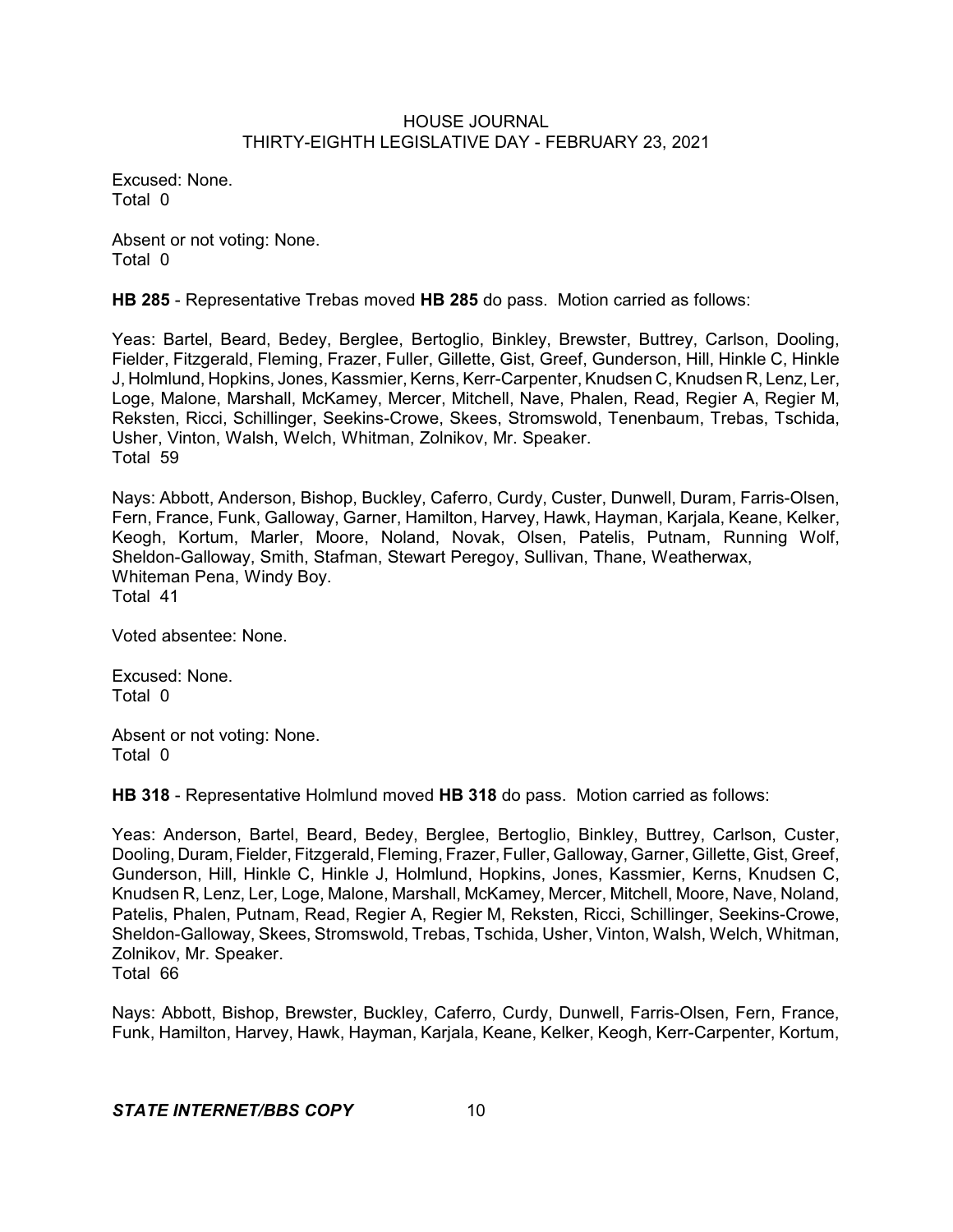Marler, Novak, Olsen, Running Wolf, Smith, Stafman, Stewart Peregoy, Sullivan, Tenenbaum, Thane, Weatherwax, Whiteman Pena, Windy Boy. Total 34

Voted absentee: None.

Excused: None. Total 0

Absent or not voting: None. Total 0

Representative Windy Boy arose on a **Point of Order** to state that he was not recognized at the time of discussion on the bill.

**HB 341** - Representative M. Regier moved **HB 341** do pass. Motion carried as follows:

Yeas: Anderson, Bartel, Beard, Bedey, Berglee, Bertoglio, Binkley, Brewster, Buttrey, Caferro, Carlson, Curdy, Custer, Dooling, Dunwell, Duram, Fern, Fielder, Fitzgerald, Fleming, Frazer, Fuller, Funk, Galloway, Garner, Gillette, Gist, Greef, Gunderson, Hill, Hinkle C, Hinkle J, Holmlund, Hopkins, Jones, Karjala, Kassmier, Keane, Kerns, Knudsen C, Knudsen R, Lenz, Ler, Loge, Malone, Marshall, McKamey, Mercer, Mitchell, Moore, Nave, Noland, Novak, Patelis, Phalen, Putnam, Read, Regier A, Regier M, Reksten, Ricci, Schillinger, Seekins-Crowe, Sheldon-Galloway, Skees, Stromswold, Sullivan, Tenenbaum, Trebas, Tschida, Usher, Vinton, Walsh, Welch, Whitman, Zolnikov, Mr. Speaker. Total 77

Nays: Abbott, Bishop, Buckley, Farris-Olsen, France, Hamilton, Harvey, Hawk, Hayman, Kelker, Keogh, Kerr-Carpenter, Kortum, Marler, Olsen, Running Wolf, Smith, Stafman, Stewart Peregoy, Thane, Weatherwax, Whiteman Pena, Windy Boy. Total 23

Voted absentee: None.

Excused: None. Total 0

Absent or not voting: None. Total 0

**HB 353** - Representative Gunderson moved **HB 353** do pass. Motion carried as follows:

Yeas: Anderson, Bartel, Beard, Bedey, Berglee, Bertoglio, Binkley, Brewster, Buckley, Buttrey, Caferro, Carlson, Curdy, Custer, Dooling, Dunwell, Duram, Fern, Fielder, Fitzgerald, Fleming, France, Frazer, Fuller, Funk, Galloway, Garner, Gillette, Gist, Greef, Gunderson, Hamilton, Harvey,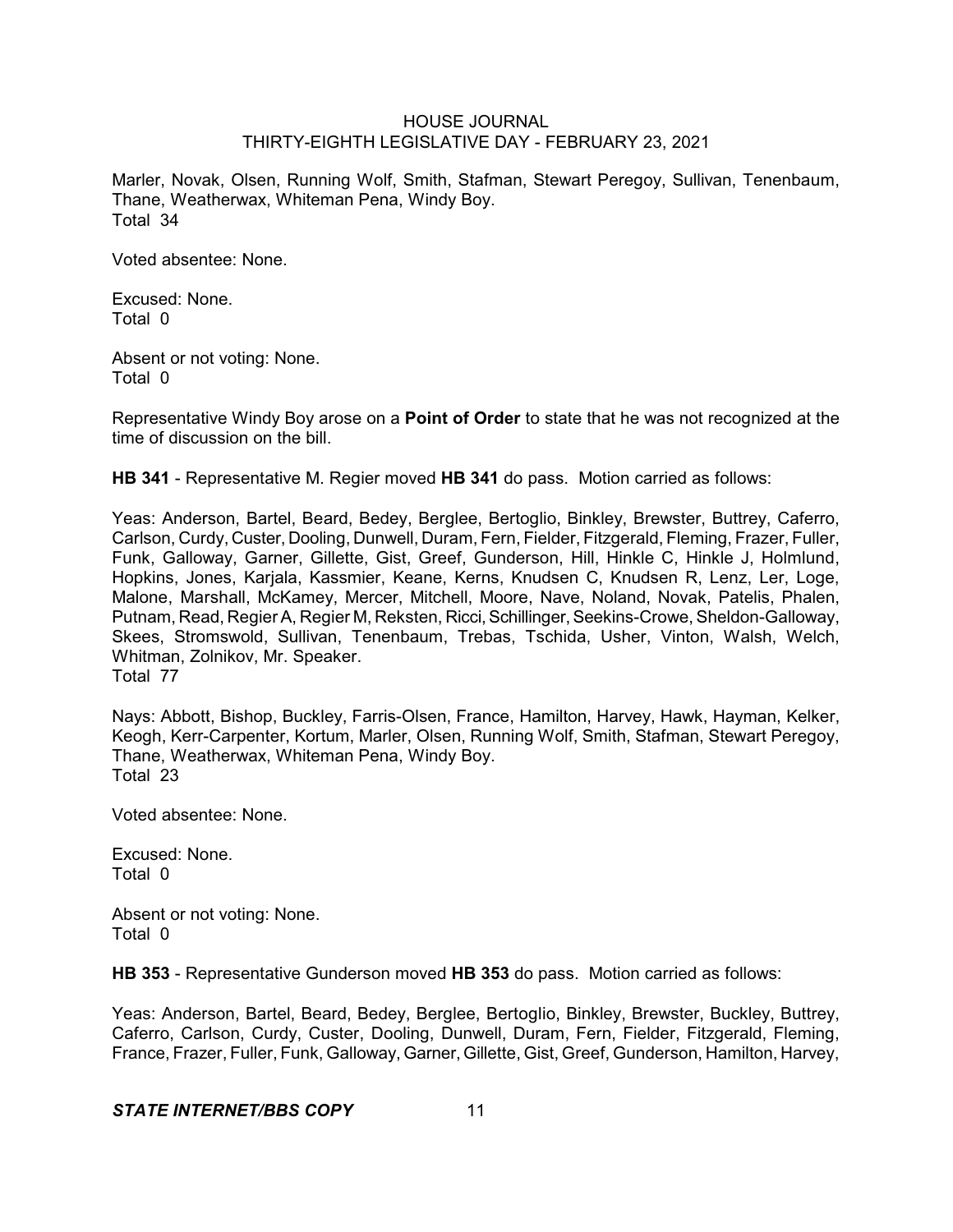Hawk, Hill, Hinkle C, Hinkle J, Holmlund, Hopkins, Jones, Karjala, Kassmier, Keane, Keogh, Kerns, Kerr-Carpenter, Knudsen C, Knudsen R, Kortum, Lenz, Ler, Loge, Malone, Marshall, McKamey,

Mercer, Mitchell, Moore, Nave, Noland, Novak, Patelis, Phalen, Putnam, Read, Regier A, Regier M, Reksten, Ricci, Schillinger, Seekins-Crowe, Sheldon-Galloway, Skees, Smith, Stromswold, Sullivan, Thane, Trebas, Tschida, Usher, Vinton, Walsh, Welch, Whitman, Zolnikov, Mr. Speaker.

Total 86

Nays: Abbott, Bishop, Farris-Olsen, Hayman, Kelker, Marler, Olsen, Running Wolf, Stafman, Stewart Peregoy, Tenenbaum, Weatherwax, Whiteman Pena, Windy Boy. Total 14

Voted absentee: None.

Excused: None. Total 0

Absent or not voting: None. Total 0

**HB 368** - Representative Greef moved **HB 368** do pass. Motion carried as follows:

Yeas: Abbott, Anderson, Bartel, Beard, Bedey, Berglee, Bertoglio, Bishop, Brewster, Buckley, Buttrey, Caferro, Carlson, Curdy, Custer, Dooling, Dunwell, Duram, Farris-Olsen, Fern, Fielder, Fitzgerald, France, Frazer, Fuller, Funk, Galloway, Garner, Gillette, Gist, Greef, Gunderson, Hamilton, Harvey, Hayman, Hill, Hinkle C, Hinkle J, Holmlund, Hopkins, Jones, Karjala, Kassmier, Keane, Kelker, Keogh, Kerns, Kerr-Carpenter, Kortum, Ler, Loge, Malone, Marler, Marshall, McKamey, Mercer, Mitchell, Moore, Nave, Noland, Novak, Olsen, Patelis, Phalen, Putnam, Read, Regier A, Regier M, Reksten, Ricci, Schillinger, Seekins-Crowe, Sheldon-Galloway, Skees, Smith, Stafman, Stromswold, Sullivan, Tenenbaum, Thane, Trebas, Usher, Vinton, Walsh, Welch, Whitman, Zolnikov, Mr. Speaker. Total 88

Nays: Binkley, Fleming, Hawk, Knudsen C, Knudsen R, Lenz, Running Wolf, Stewart Peregoy, Tschida, Weatherwax, Whiteman Pena, Windy Boy. Total 12

Voted absentee: None.

Excused: None. Total 0

Absent or not voting: None. Total 0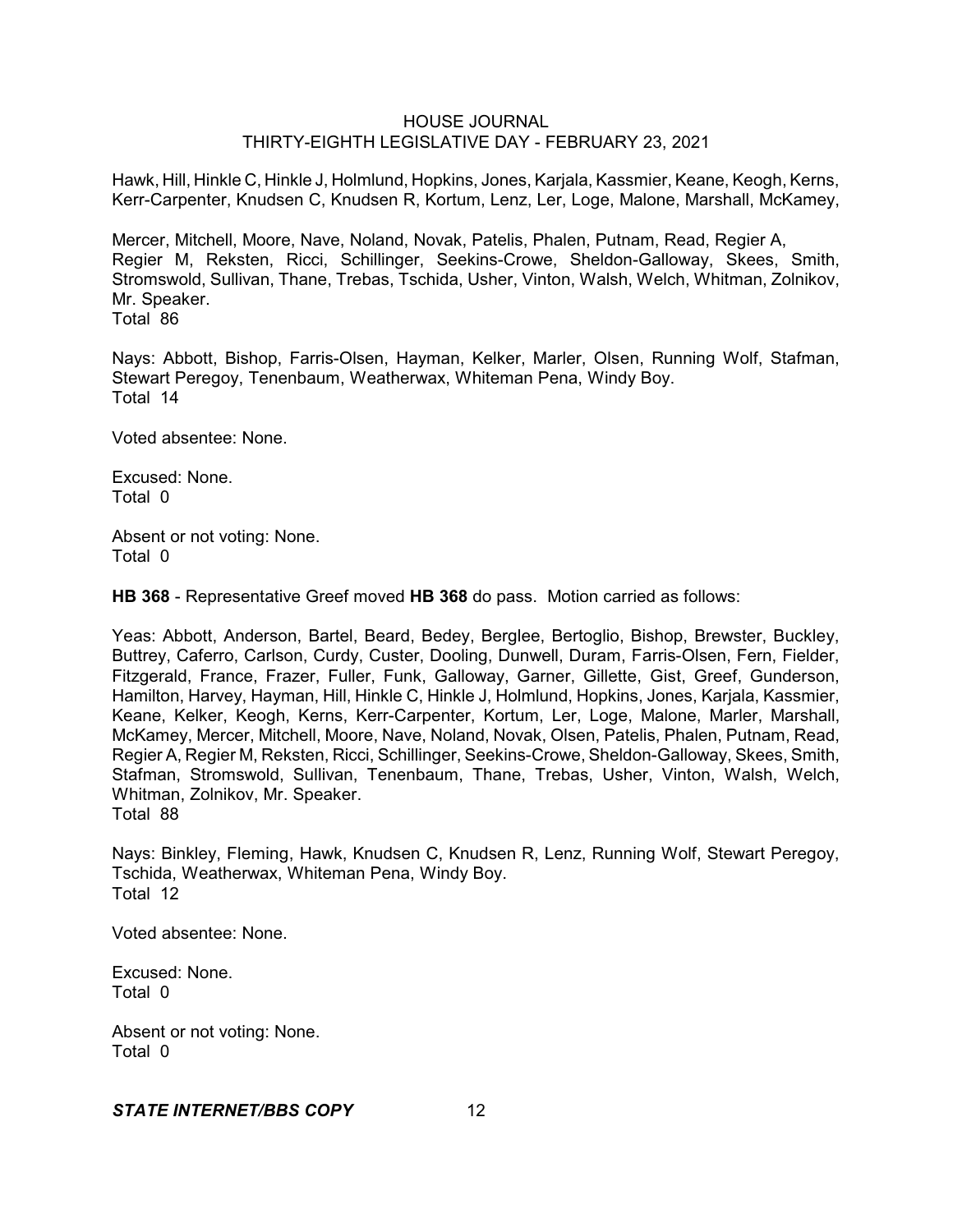**HB 379** - Representative Vinton moved **HB 379** do pass. Motion carried as follows:

Yeas: Anderson, Bartel, Beard, Bedey, Berglee, Bertoglio, Binkley, Brewster, Buckley, Buttrey, Carlson, Curdy, Custer, Dooling, Duram, Fern, Fielder, Fitzgerald, Fleming, Frazer, Fuller, Funk, Galloway, Garner, Gillette, Gist, Greef, Gunderson, Hill, Hinkle C, Hinkle J, Holmlund, Hopkins, Jones, Kassmier, Kerns, Kerr-Carpenter, Knudsen C, Knudsen R, Lenz, Ler, Loge, Malone, Marshall, McKamey, Mercer, Mitchell, Moore, Nave, Noland, Patelis, Phalen, Putnam, Read, Regier A, Regier M, Reksten, Ricci, Schillinger, Seekins-Crowe, Sheldon-Galloway, Skees, Stromswold, Trebas, Tschida, Usher, Vinton, Walsh, Welch, Whitman, Zolnikov, Mr. Speaker. Total 72

Nays: Abbott, Bishop, Caferro, Dunwell, Farris-Olsen, France, Hamilton, Harvey, Hawk, Hayman, Karjala, Keane, Kelker, Keogh, Kortum, Marler, Novak, Olsen, Running Wolf, Smith, Stafman, Stewart Peregoy, Sullivan, Tenenbaum, Thane, Weatherwax, Whiteman Pena, Windy Boy. Total 28

Voted absentee: None.

Excused: None. Total 0

Absent or not voting: None. Total 0

**HB 386** - Representative Gist moved **HB 386** do pass. Motion carried as follows:

Yeas: Anderson, Bartel, Beard, Bedey, Berglee, Bertoglio, Binkley, Brewster, Buckley, Buttrey, Caferro, Carlson, Curdy, Custer, Dooling, Duram, Fern, Fielder, Fitzgerald, Fleming, France, Frazer, Fuller, Funk, Galloway, Garner, Gillette, Gist, Greef, Gunderson, Harvey, Hawk, Hill, Hinkle C, Hinkle J, Holmlund, Hopkins, Jones, Karjala, Kassmier, Kelker, Kerns, Knudsen C, Knudsen R, Kortum, Lenz, Ler, Loge, Malone, Marler, Marshall, McKamey, Mercer, Mitchell, Moore, Nave, Noland, Novak, Patelis, Phalen, Putnam, Read, Regier A, Regier M, Reksten, Ricci, Running Wolf, Schillinger, Seekins-Crowe, Sheldon-Galloway, Skees, Stafman, Stromswold, Sullivan, Tenenbaum, Trebas, Tschida, Usher, Vinton, Walsh, Weatherwax, Welch, Whitman, Zolnikov, Mr. Speaker. Total 85

Nays: Abbott, Bishop, Dunwell, Farris-Olsen, Hamilton, Hayman, Keane, Keogh, Kerr-Carpenter, Olsen, Smith, Stewart Peregoy, Thane, Whiteman Pena, Windy Boy. Total 15

Voted absentee: None.

Excused: None. Total 0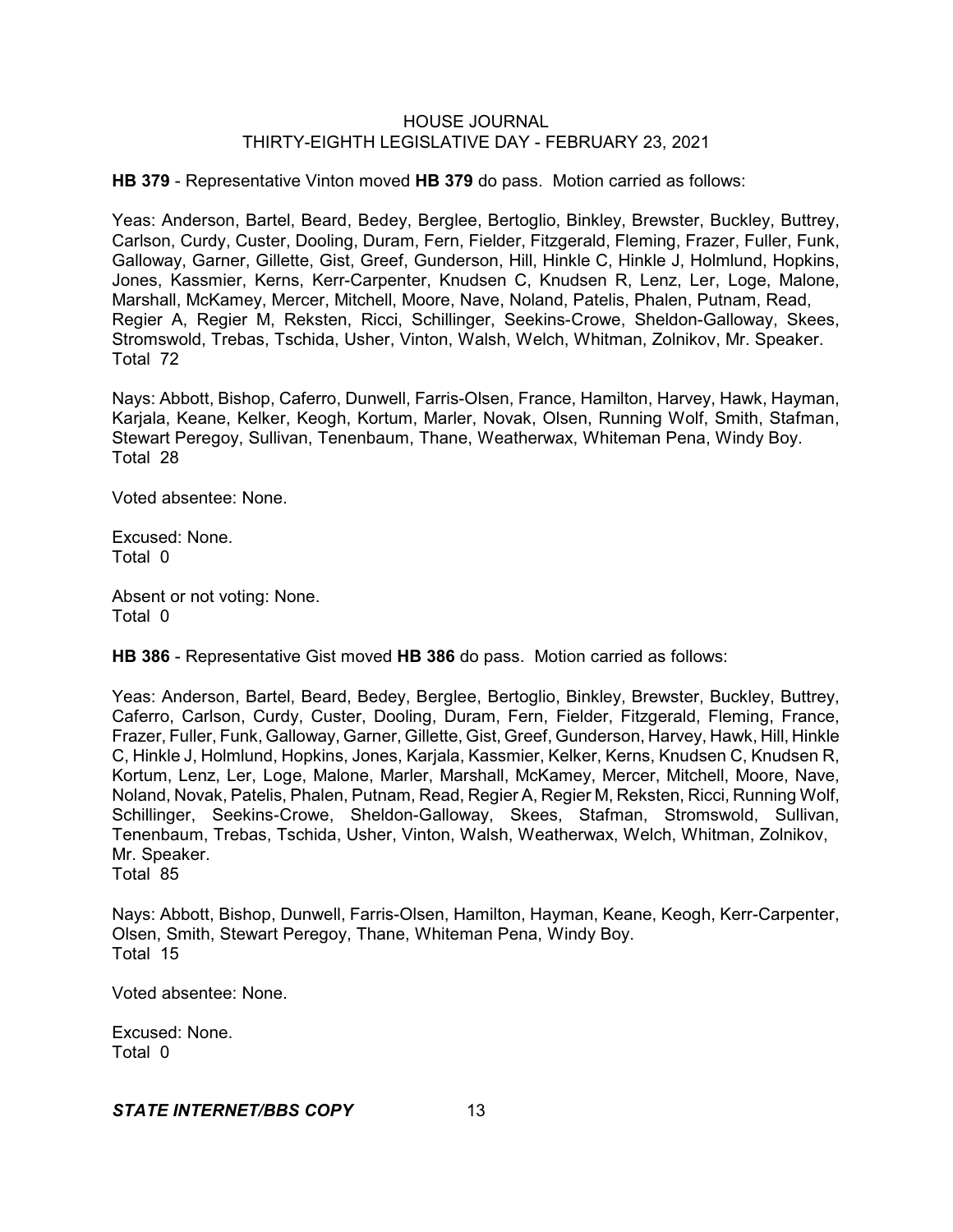Absent or not voting: None. Total 0

**HB 398** - Representative Lenz moved **HB 398** do pass. Motion carried as follows:

Yeas: Abbott, Anderson, Bartel, Beard, Bedey, Berglee, Bertoglio, Binkley, Bishop, Brewster, Buckley, Buttrey, Carlson, Curdy, Custer, Dooling, Dunwell, Duram, Farris-Olsen, Fern, Fielder, Fitzgerald, Fleming, France, Frazer, Fuller, Funk, Galloway, Garner, Gillette, Gist, Greef, Gunderson, Hamilton, Harvey, Hawk, Hill, Hinkle C, Hinkle J, Holmlund, Hopkins, Jones, Karjala, Kassmier, Keane, Kelker, Keogh, Kerns, Kerr-Carpenter, Knudsen C, Knudsen R, Kortum, Lenz, Ler, Loge, Malone, Marshall, McKamey, Mercer, Mitchell, Moore, Nave, Noland, Novak, Patelis, Phalen, Putnam, Read, Regier A, Regier M, Reksten, Ricci, Running Wolf, Schillinger, Seekins-Crowe, Sheldon-Galloway, Skees, Smith, Stafman, Stromswold, Sullivan, Tenenbaum, Thane, Trebas, Tschida, Usher, Vinton, Walsh, Weatherwax, Welch, Whitman, Windy Boy, Zolnikov, Mr. Speaker. Total 94

Nays: Caferro, Hayman, Marler, Olsen, Stewart Peregoy, Whiteman Pena. Total 6

Voted absentee: None.

Excused: None. Total 0

Absent or not voting: None. Total 0

**HB 426** - Representative Lenz moved **HB 426** do pass. Motion carried as follows:

Yeas: Anderson, Bartel, Beard, Bedey, Berglee, Bertoglio, Binkley, Brewster, Buttrey, Carlson, Curdy, Custer, Dooling, Duram, Fern, Fielder, Fitzgerald, Fleming, Frazer, Fuller, Funk, Galloway, Garner, Gillette, Gist, Greef, Gunderson, Hamilton, Hawk, Hill, Hinkle C, Hinkle J, Holmlund, Hopkins, Jones, Kassmier, Kerns, Knudsen C, Knudsen R, Lenz, Ler, Loge, Malone, Marshall, McKamey, Mercer, Mitchell, Moore, Nave, Noland, Novak, Patelis, Phalen, Putnam, Read, Regier A, Regier M, Reksten, Ricci, Schillinger, Seekins-Crowe, Sheldon-Galloway, Skees, Smith, Stafman, Stromswold, Tenenbaum, Trebas, Tschida, Usher, Vinton, Walsh, Welch, Whitman, Zolnikov, Mr. Speaker.

Total 76

Nays: Abbott, Bishop, Buckley, Caferro, Dunwell, Farris-Olsen, France, Harvey, Hayman, Karjala, Keane, Kelker, Keogh, Kerr-Carpenter, Kortum, Marler, Olsen, Running Wolf, Stewart Peregoy, Sullivan, Thane, Weatherwax, Whiteman Pena, Windy Boy. Total 24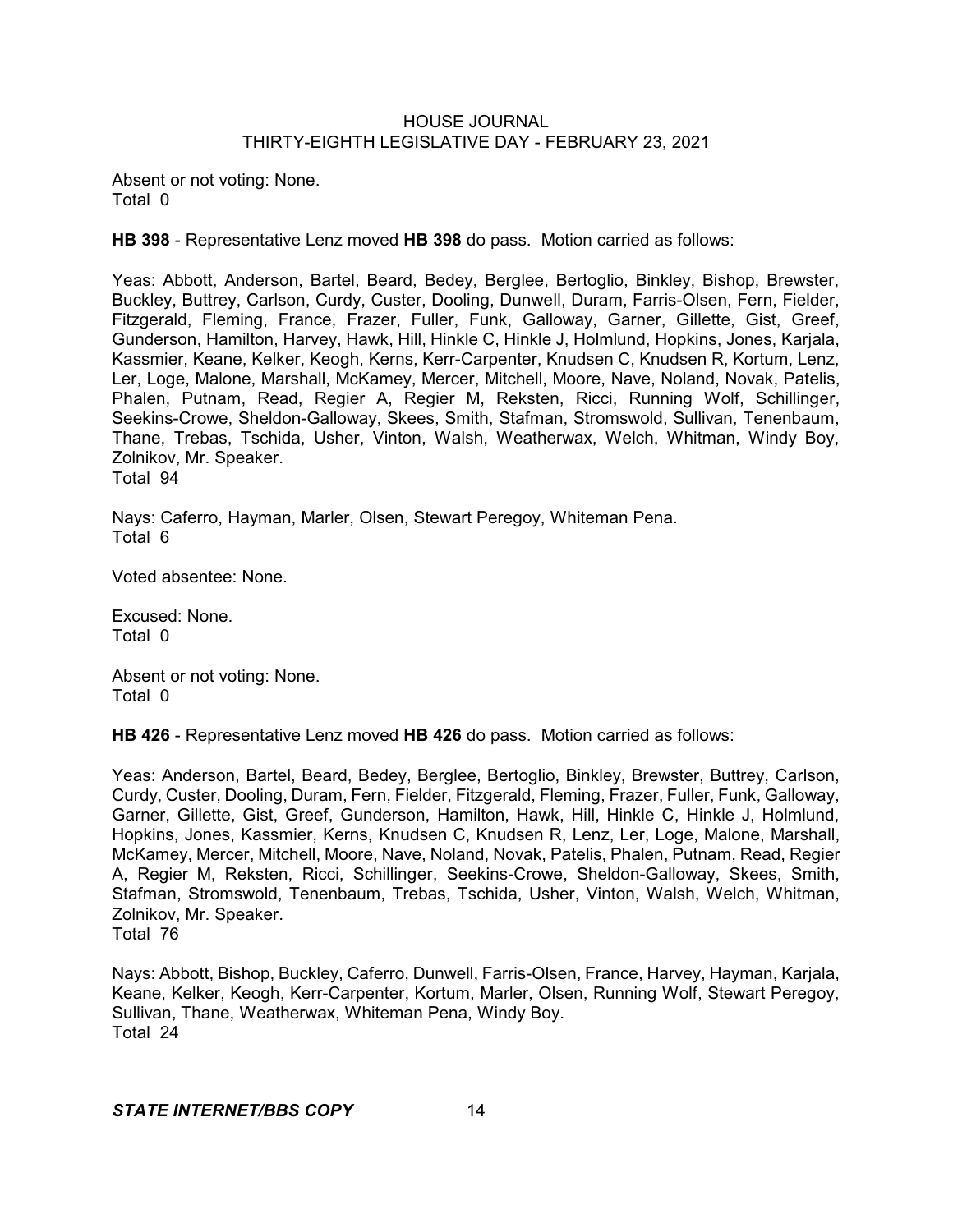Voted absentee: None.

Excused: None. Total 0

Absent or not voting: None. Total 0

**HJR 7** - Representative C. Knudsen moved **HJR 7** do pass. Motion carried as follows:

Yeas: Abbott, Anderson, Bartel, Beard, Bedey, Berglee, Bertoglio, Binkley, Bishop, Brewster, Buckley, Buttrey, Caferro, Carlson, Curdy, Custer, Dooling, Dunwell, Duram, Farris-Olsen, Fern, Fielder, Fitzgerald, Fleming, France, Frazer, Fuller, Funk, Galloway, Garner, Gillette, Gist, Greef, Gunderson, Hamilton, Harvey, Hawk, Hayman, Hill, Hinkle C, Hinkle J, Holmlund, Hopkins, Jones, Karjala, Kassmier, Keane, Kelker, Keogh, Kerns, Kerr-Carpenter, Knudsen C, Knudsen R, Kortum, Lenz, Ler, Loge, Malone, Marler, Marshall, McKamey, Mercer, Mitchell, Moore, Nave, Noland, Novak, Olsen, Patelis, Phalen, Putnam, Read, Regier A, Regier M, Reksten, Ricci, Running Wolf, Schillinger, Seekins-Crowe, Sheldon-Galloway, Skees, Smith, Stafman, Stewart Peregoy, Stromswold, Sullivan, Tenenbaum, Thane, Trebas, Tschida, Usher, Vinton, Walsh, Weatherwax, Welch, Whiteman Pena, Whitman, Windy Boy, Zolnikov, Mr. Speaker. Total 100

Nays: None. Total 0

Voted absentee: None.

Excused: None. Total 0

Absent or not voting: None. Total 0

**HB 342** - Representative M. Regier moved **HB 342** do pass.

**HB 342** - Representative Mercer moved **HB 342**, second reading copy, be amended as follows:

1. Title, line 5 through line 6. Strike: the second "AND" on line 5 through "COURTS" on line 6

2. Title, line 7. Following: "JUSTICE" Strike: "OR DISTRICT COURT JUDGE3. Title, line 7 through line 8. Strike: "3-5-201," on line 7 through "3-10-201," on line 8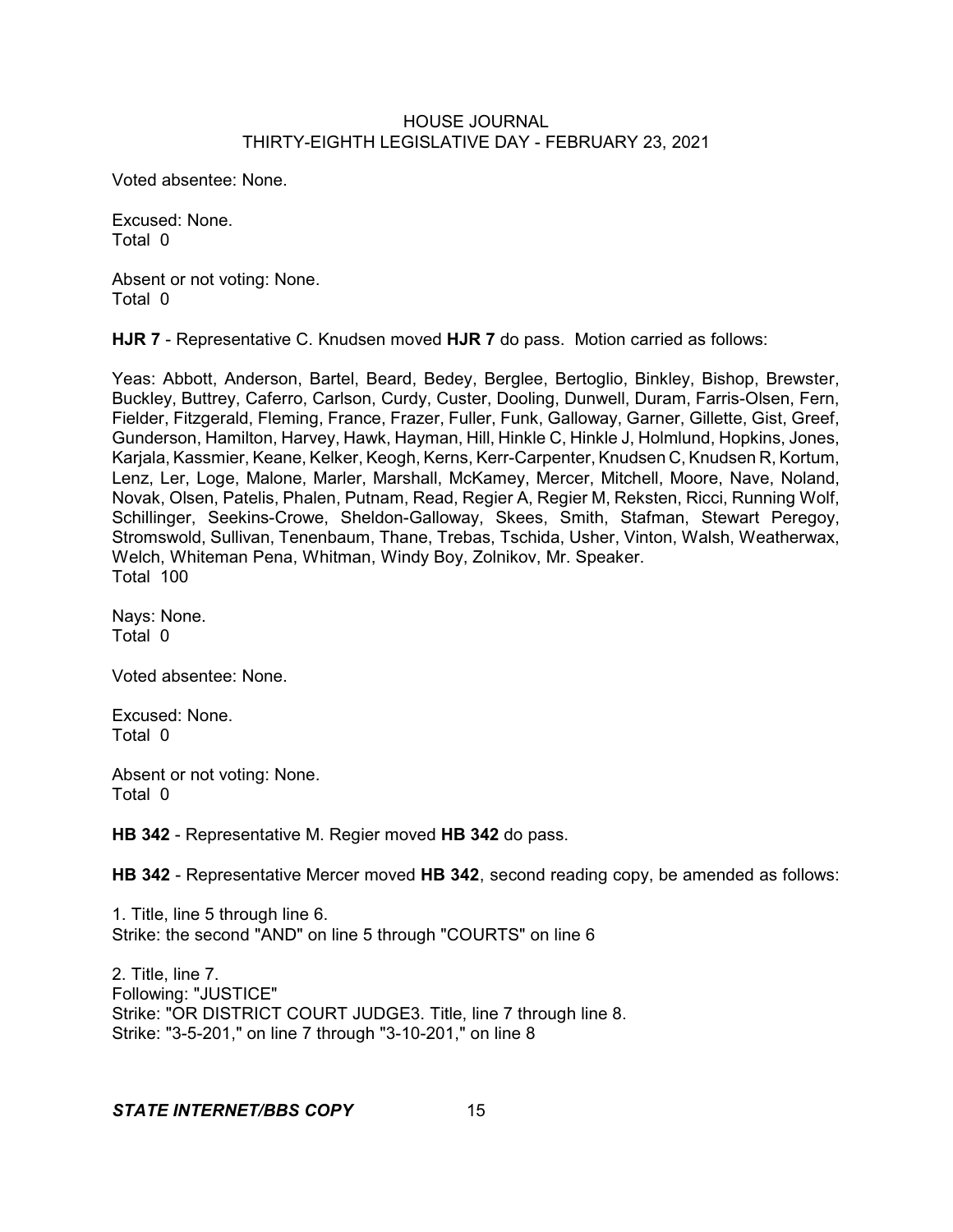4. Title, line 8. Following: "13-14-111," Strike: "13-14-118,"

5. Page 1, line 22. Strike: "5" Insert: "2"

6. Page 1, line 27 through page 3, line 25. Strike: sections 2 through 4 in their entirety Renumber: subsequent sections

7. Page 3, line 27. Following: "justice" Strike: "or district court judge"

8. Page 3, line 28. Strike: "," Insert: "or"

9. Page 4, line 1. Following: "justice" Strike: ", or a district court office"

10. Page 4, line 3. Strike: "(insert title of the court)" Insert: "Supreme Court"

11. Page 4, line 11 through line 12. Strike: "other" on line 11 through "court" on line 12 Insert: "of"

12. Page 4, line 12. Following: the first "court" Insert: "a judge of a district court and a judge of a court of limited jurisdiction"

13. Page 4, line 14 through line 27. Strike: line 14 through "law."" on line 27

14. Page 5, line 2. Strike: "County" Insert: "District and county"

15. Page 5, line 8. Following: "(3)" Insert: "(1)Each vacancy for judicial office in a district that has more than one district judge is a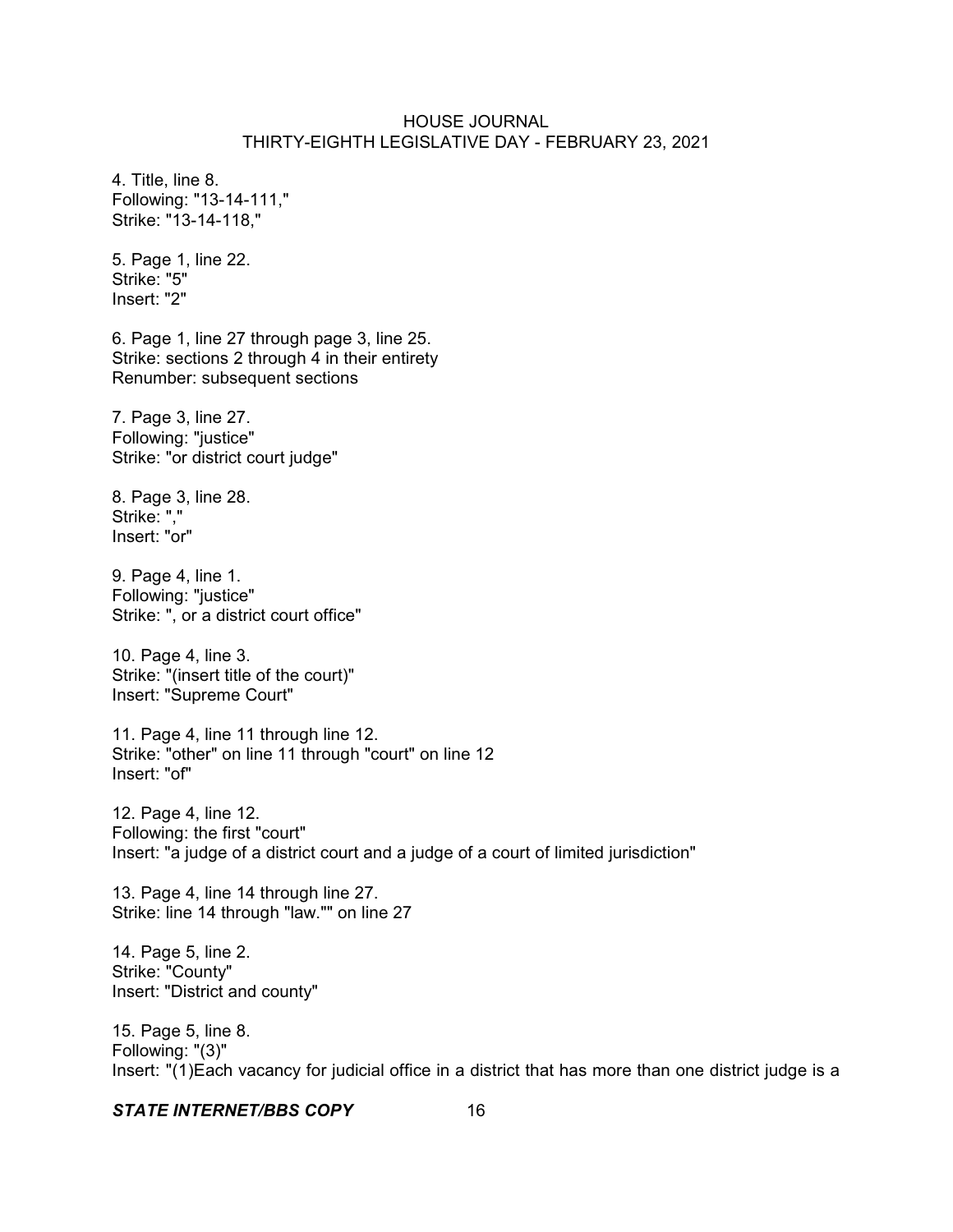separate and independent office for election purposes. (2)"

16. Page 5, line 12. Following: the second "of" Insert: "certain incumbent judicial officers"

17. Page 5, line 12 through line 13. Strike: "officers" on line 12 through "judge" on line 13

18. Page 5, line 14. Following: the first "or" Insert: "district court judge or" Following: "peace" Strike: "or municipal court judge"

19. Page 5, line 26. Strike: "5" Insert: "2"

20. Page 5, line 27 through line 28. Strike: "5" on line 27 through "5" on line 28 Insert: "2"

21. Page 6, line 6. Following: the first "court" Strike: "and for a judge of the district court"

Amendment **not** adopted as follows:

Yeas: Anderson, Bedey, Berglee, Bertoglio, Binkley, Buttrey, Carlson, Custer, Dooling, Fern, Frazer, Fuller, Gillette, Greef, Hamilton, Hinkle J, Holmlund, Hopkins, Jones, Kassmier, Knudsen C, Ler, Loge, Malone, McKamey, Mercer, Nave, Noland, Patelis, Putnam, Regier A, Regier M, Stromswold, Tschida, Vinton, Walsh, Welch, Mr. Speaker. Total 38

Nays: Abbott, Bartel, Beard, Bishop, Brewster, Buckley, Caferro, Curdy, Dunwell, Duram, Farris-Olsen, Fielder, Fitzgerald, Fleming, France, Funk, Galloway, Garner, Gist, Gunderson, Harvey, Hawk, Hayman, Hill, Hinkle C, Karjala, Keane, Kelker, Keogh, Kerns, Kerr-Carpenter, Knudsen R, Kortum, Lenz, Marler, Marshall, Mitchell, Moore, Novak, Olsen, Phalen, Read, Reksten, Ricci, Running Wolf, Schillinger, Seekins-Crowe, Sheldon-Galloway, Skees, Smith, Stafman, Stewart Peregoy, Sullivan, Tenenbaum, Thane, Trebas, Usher, Weatherwax, Whiteman Pena, Whitman, Windy Boy, Zolnikov. Total 62

Voted absentee: None.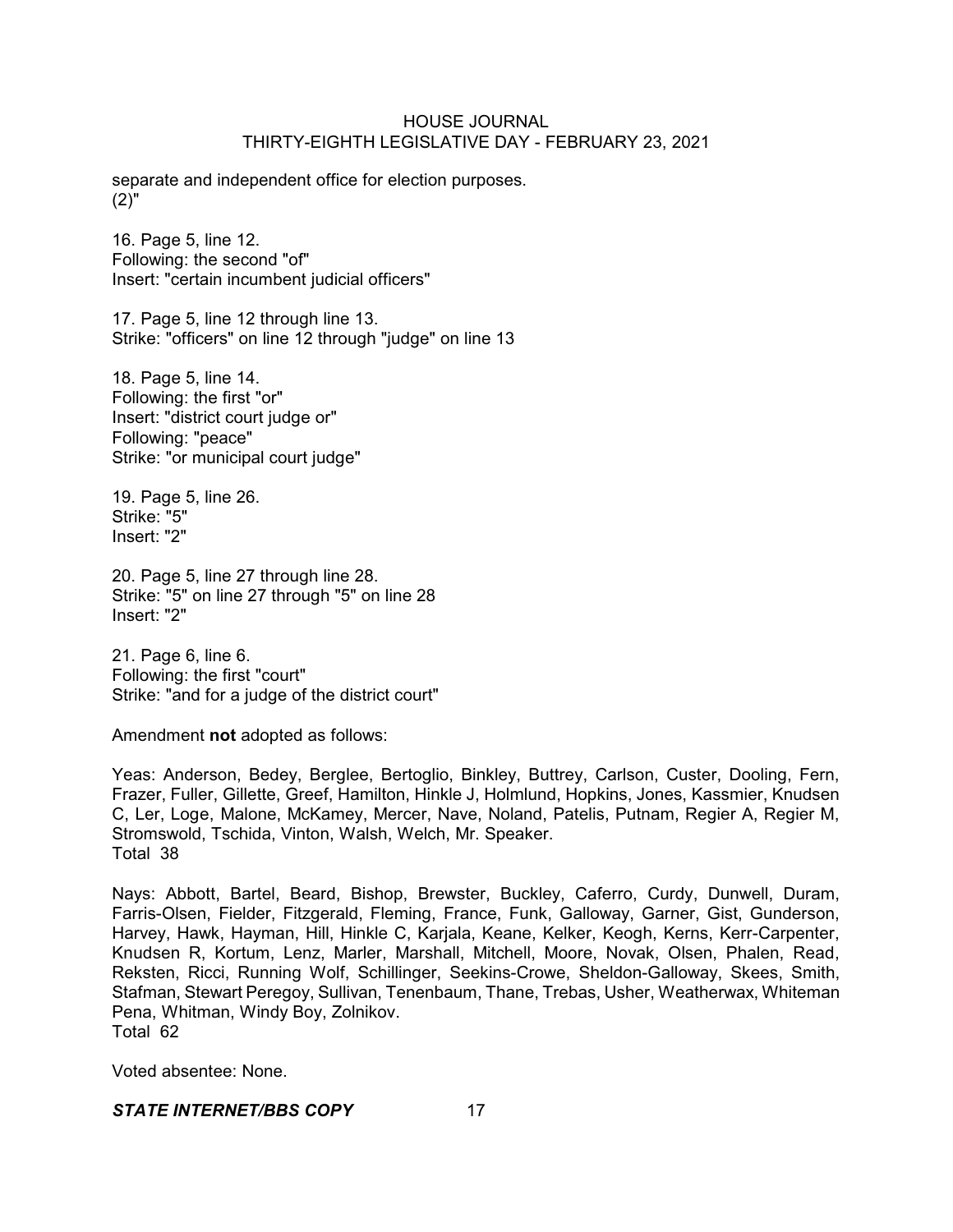Excused: None. Total 0

Absent or not voting: None. Total 0

**HB 342** - Representative M. Regier moved **HB 342** do pass. Motion **failed** as follows:

Yeas: Bartel, Beard, Berglee, Binkley, Brewster, Duram, Fielder, Fleming, Frazer, Fuller, Galloway, Gillette, Gist, Gunderson, Hinkle C, Hinkle J, Kerns, Knudsen C, Knudsen R, Lenz, Ler, Loge, Marshall, Mitchell, Moore, Nave, Noland, Patelis, Phalen, Read, Regier A, Regier M, Reksten, Ricci, Schillinger, Seekins-Crowe, Sheldon-Galloway, Skees, Trebas, Tschida, Usher, Vinton, Zolnikov, Mr. Speaker. Total 44

Nays: Abbott, Anderson, Bedey, Bertoglio, Bishop, Buckley, Buttrey, Caferro, Carlson, Curdy, Custer, Dooling, Dunwell, Farris-Olsen, Fern, Fitzgerald, France, Funk, Garner, Greef, Hamilton, Harvey, Hawk, Hayman, Hill, Holmlund, Hopkins, Jones, Karjala, Kassmier, Keane, Kelker, Keogh, Kerr-Carpenter, Kortum, Malone, Marler, McKamey, Mercer, Novak, Olsen, Putnam, Running Wolf, Smith, Stafman, Stewart Peregoy, Stromswold, Sullivan, Tenenbaum, Thane, Walsh, Weatherwax, Welch, Whiteman Pena, Whitman, Windy Boy. Total 56

Voted absentee: None.

Excused: None. Total 0

Absent or not voting: None. Total 0

Majority Leader Vinton moved the Committee rise and report. Motion carried. Committee arose. House resumed. Mr. Speaker presiding. Chair Skees moved the Committee of the Whole report be adopted. Report adopted as follows:

Yeas: Abbott, Beard, Bedey, Berglee, Bertoglio, Binkley, Bishop, Brewster, Buckley, Buttrey, Caferro, Carlson, Curdy, Custer, Dooling, Dunwell, Duram, Farris-Olsen, Fern, Fielder, Fitzgerald, Fleming, France, Frazer, Fuller, Funk, Galloway, Garner, Gillette, Gist, Greef, Gunderson, Hamilton, Harvey, Hawk, Hill, Hinkle J, Holmlund, Hopkins, Jones, Karjala, Kassmier, Keane, Kelker, Keogh, Kerns, Kerr-Carpenter, Knudsen C, Knudsen R, Kortum, Lenz, Ler, Loge, Malone, Marler, Marshall, McKamey, Mercer, Mitchell, Moore, Nave, Noland, Novak, Patelis, Phalen, Putnam, Regier A, Regier M, Reksten, Ricci, Running Wolf, Schillinger, Sheldon-Galloway, Skees, Smith, Stafman, Stewart Peregoy, Stromswold, Sullivan, Tenenbaum, Thane, Trebas, Usher, Vinton, Walsh, Weatherwax, Welch, Whiteman Pena, Whitman, Zolnikov, Mr. Speaker. Total 91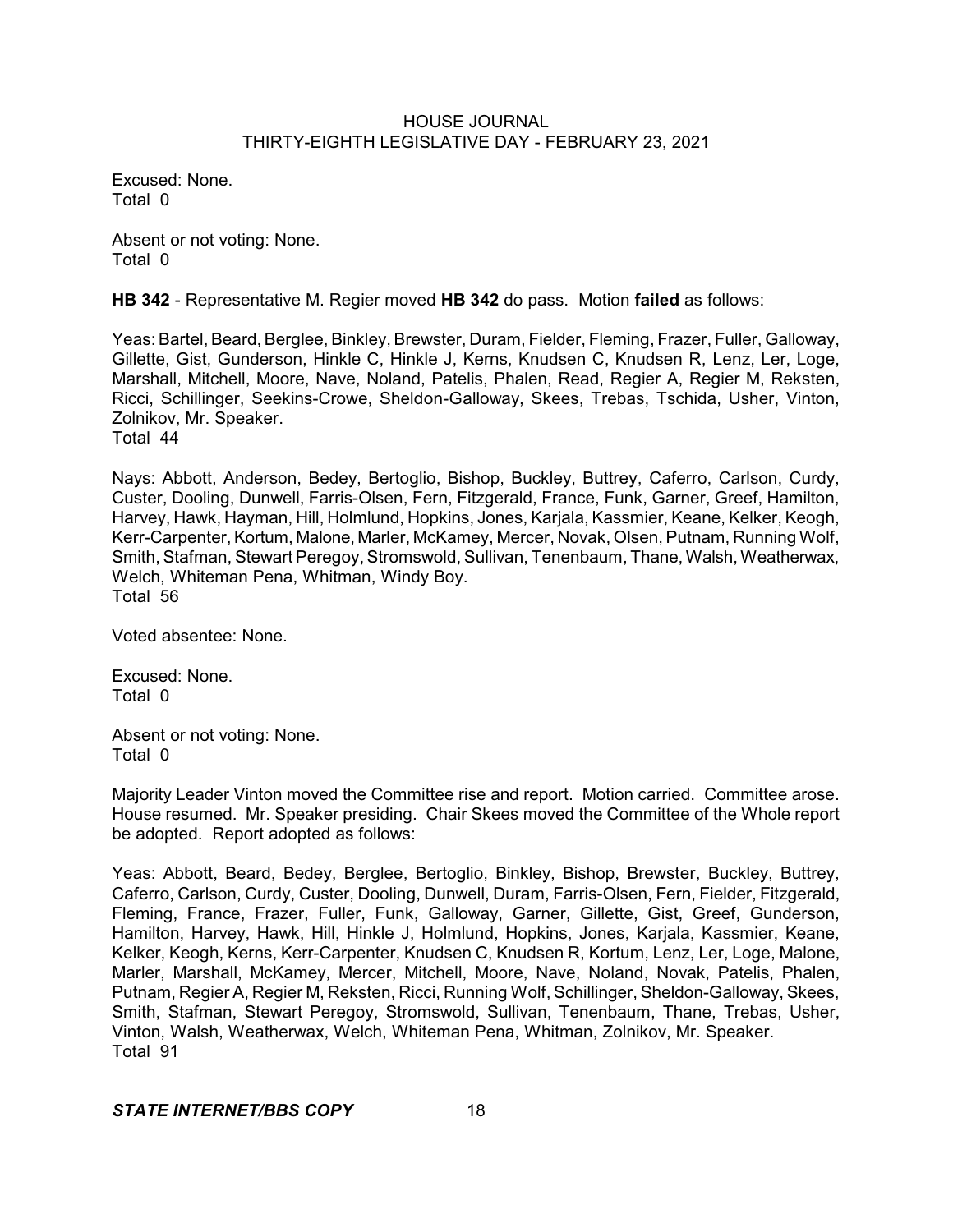Nays: Bartel, Hayman, Hinkle C, Read, Seekins-Crowe, Tschida, Windy Boy. Total 7

Voted absentee: None.

Excused: None. Total 0

Absent or not voting: Anderson, Olsen. Total 2

### **THIRD READING OF BILLS**

The following bills having been read three several times, title and history agreed to, were disposed of in the following manner:

**HB 152** passed as follows:

Yeas: Abbott, Anderson, Bartel, Beard, Bedey, Berglee, Bertoglio, Binkley, Bishop, Brewster, Buckley, Buttrey, Caferro, Carlson, Curdy, Custer, Dooling, Dunwell, Duram, Farris-Olsen, Fern, Fielder, Fitzgerald, Fleming, France, Frazer, Fuller, Funk, Galloway, Garner, Gillette, Gist, Greef, Gunderson, Hamilton, Harvey, Hawk, Hayman, Hill, Hinkle C, Hinkle J, Holmlund, Hopkins, Jones, Karjala, Kassmier, Keane, Kelker, Keogh, Kerns, Kerr-Carpenter, Knudsen C, Knudsen R, Kortum, Lenz, Ler, Loge, Malone, Marler, Marshall, McKamey, Mercer, Mitchell, Moore, Nave, Noland, Novak, Olsen, Patelis, Phalen, Putnam, Read, Regier A, Regier M, Reksten, Ricci, Running Wolf, Schillinger, Seekins-Crowe, Sheldon-Galloway, Skees, Smith, Stafman, Stewart Peregoy, Stromswold, Sullivan, Tenenbaum, Thane, Trebas, Tschida, Usher, Vinton, Walsh, Weatherwax, Welch, Whiteman Pena, Whitman, Windy Boy, Zolnikov, Mr. Speaker. Total 100

Nays: None. Total 0

Voted absentee: None.

Excused: None. Total 0

Absent or not voting: None. Total 0

**HB 186** passed as follows:

Yeas: Anderson, Bartel, Beard, Bedey, Berglee, Bertoglio, Binkley, Brewster, Buckley, Buttrey, Carlson, Custer, Dooling, Duram, Fern, Fielder, Fitzgerald, Fleming, Frazer, Fuller, Galloway,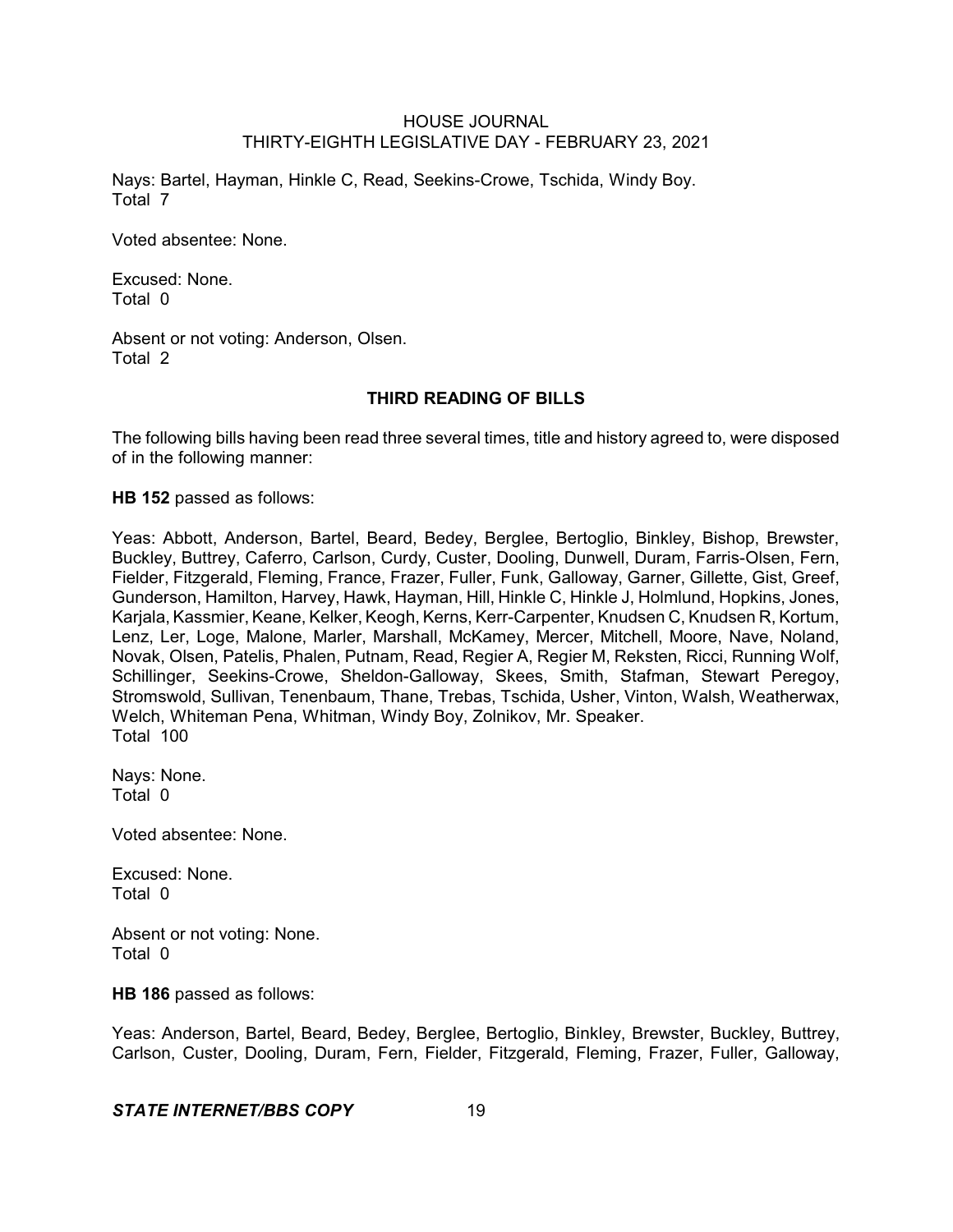Garner, Gillette, Gist, Greef, Gunderson, Hill, Hinkle C, Hinkle J, Holmlund, Hopkins, Jones, Kassmier, Kerns, Kerr-Carpenter, Knudsen C, Knudsen R, Lenz, Ler, Loge, Malone, Marshall, McKamey, Mercer, Mitchell, Moore, Nave, Noland, Patelis, Phalen, Putnam, Read, Regier A, Regier M, Ricci, Schillinger, Seekins-Crowe, Sheldon-Galloway, Skees, Stromswold, Trebas, Tschida, Usher, Vinton, Walsh, Weatherwax, Welch, Whiteman Pena, Whitman, Windy Boy, Zolnikov, Mr. Speaker. Total 72

Nays: Abbott, Bishop, Caferro, Curdy, Dunwell, Farris-Olsen, Funk, Hamilton, Harvey, Hawk, Hayman, Karjala, Keane, Kelker, Keogh, Kortum, Marler, Novak, Olsen, Reksten, Running Wolf, Smith, Stafman, Stewart Peregoy, Sullivan, Tenenbaum, Thane. Total 27

Voted absentee: None.

Excused: None. Total 0

Absent or not voting: France. Total 1

**HB 192** passed as follows:

Yeas: Abbott, Anderson, Bartel, Beard, Bedey, Berglee, Bertoglio, Binkley, Bishop, Brewster, Buckley, Buttrey, Caferro, Carlson, Curdy, Custer, Dooling, Dunwell, Duram, Farris-Olsen, Fern, Fielder, Fitzgerald, Fleming, France, Frazer, Fuller, Funk, Galloway, Garner, Gillette, Gist, Greef, Gunderson, Hamilton, Harvey, Hawk, Hayman, Hill, Hinkle C, Hinkle J, Holmlund, Hopkins, Jones, Karjala, Kassmier, Keane, Kelker, Keogh, Kerns, Kerr-Carpenter, Knudsen C, Knudsen R, Kortum, Lenz, Ler, Loge, Malone, Marler, Marshall, McKamey, Mercer, Mitchell, Moore, Nave, Noland, Novak, Olsen, Patelis, Phalen, Putnam, Read, Regier A, Regier M, Reksten, Ricci, Running Wolf, Schillinger, Seekins-Crowe, Sheldon-Galloway, Skees, Smith, Stafman, Stewart Peregoy, Stromswold, Sullivan, Tenenbaum, Thane, Trebas, Tschida, Usher, Vinton, Walsh, Weatherwax, Welch, Whiteman Pena, Whitman, Windy Boy, Zolnikov, Mr. Speaker. Total 100

Nays: None. Total 0

Voted absentee: None.

Excused: None. Total 0

Absent or not voting: None. Total 0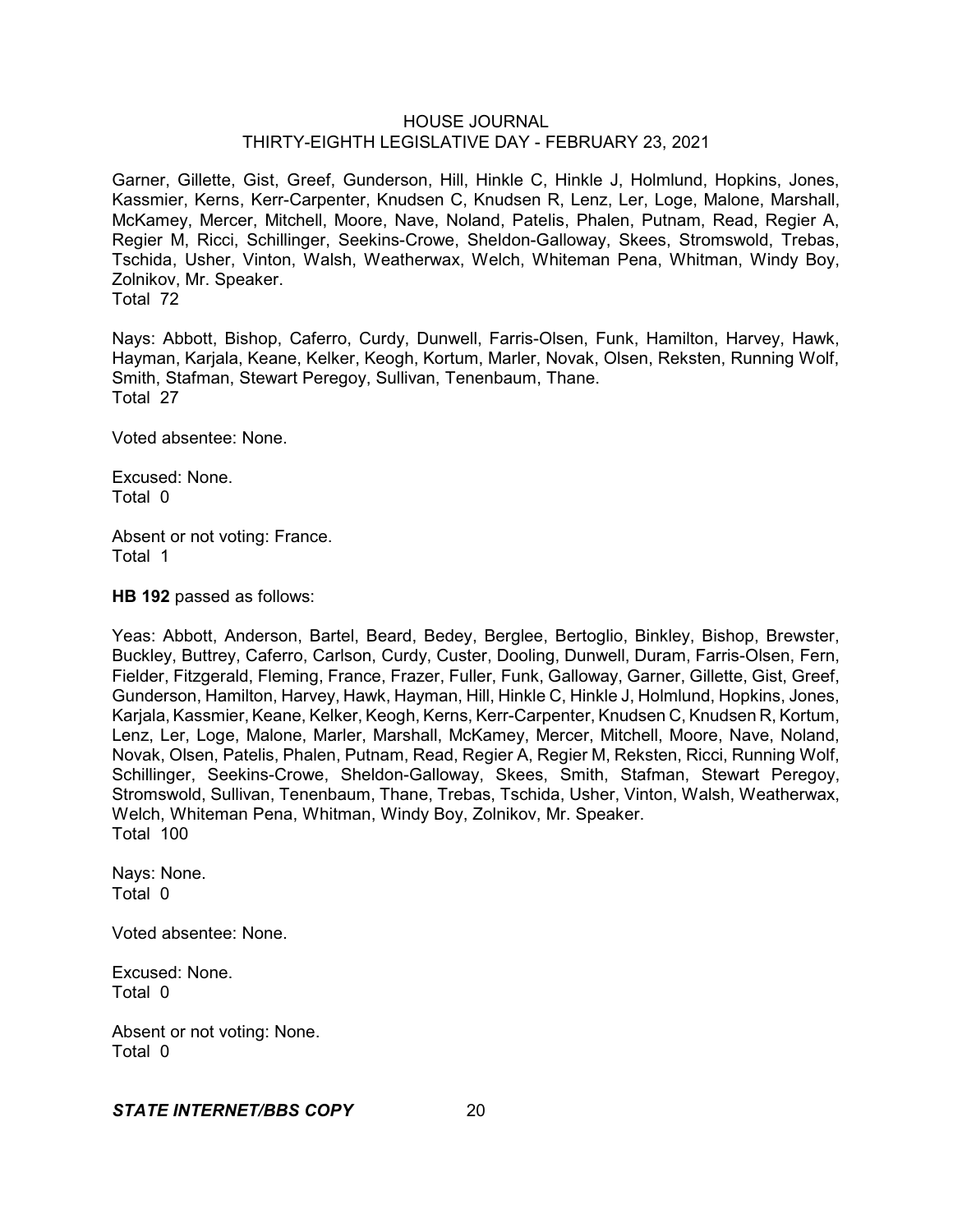**HB 246** passed as follows:

Yeas: Abbott, Anderson, Bartel, Beard, Bedey, Berglee, Bertoglio, Binkley, Bishop, Brewster, Buckley, Buttrey, Caferro, Carlson, Curdy, Custer, Dooling, Dunwell, Duram, Farris-Olsen, Fern, Fielder, Fitzgerald, Fleming, France, Frazer, Fuller, Funk, Galloway, Garner, Gillette, Gist, Greef, Gunderson, Hamilton, Harvey, Hawk, Hayman, Hill, Hinkle C, Hinkle J, Holmlund, Hopkins, Jones, Karjala, Kassmier, Keane, Kelker, Keogh, Kerns, Kerr-Carpenter, Knudsen C, Knudsen R, Kortum, Lenz, Ler, Loge, Malone, Marler, Marshall, McKamey, Mercer, Mitchell, Moore, Nave, Noland, Novak, Olsen, Patelis, Phalen, Putnam, Read, Regier A, Regier M, Reksten, Ricci, Running Wolf, Schillinger, Seekins-Crowe, Sheldon-Galloway, Skees, Smith, Stafman, Stewart Peregoy, Stromswold, Sullivan, Tenenbaum, Thane, Trebas, Usher, Vinton, Walsh, Weatherwax, Welch, Whiteman Pena, Whitman, Windy Boy, Zolnikov, Mr. Speaker. Total 99

Nays: Tschida. Total 1

Voted absentee: None.

Excused: None. Total 0

Absent or not voting: None. Total 0

**HB 252** passed as follows:

Yeas: Anderson, Bartel, Beard, Bedey, Berglee, Bertoglio, Brewster, Buttrey, Carlson, Curdy, Custer, Dooling, Duram, Fern, Fielder, Fitzgerald, Fleming, Frazer, Fuller, Galloway, Garner, Gillette, Gist, Greef, Gunderson, Hill, Hinkle C, Hinkle J, Holmlund, Hopkins, Jones, Karjala, Kassmier, Keane, Kerns, Kerr-Carpenter, Knudsen C, Knudsen R, Lenz, Ler, Loge, Malone, Marler, Marshall, McKamey, Mercer, Mitchell, Nave, Noland, Novak, Patelis, Phalen, Putnam, Regier A,

Reksten, Ricci, Running Wolf, Schillinger, Seekins-Crowe, Sheldon-Galloway, Skees, Stewart Peregoy, Trebas, Usher, Vinton, Walsh, Weatherwax, Welch, Whitman, Windy Boy, Zolnikov, Mr. Speaker. Total 72

Nays: Abbott, Binkley, Bishop, Buckley, Caferro, Dunwell, Farris-Olsen, France, Funk, Hamilton, Harvey, Hawk, Hayman, Kelker, Keogh, Kortum, Moore, Olsen, Read, Regier M, Smith, Stafman, Stromswold, Sullivan, Tenenbaum, Thane, Tschida, Whiteman Pena. Total 28

Voted absentee: None.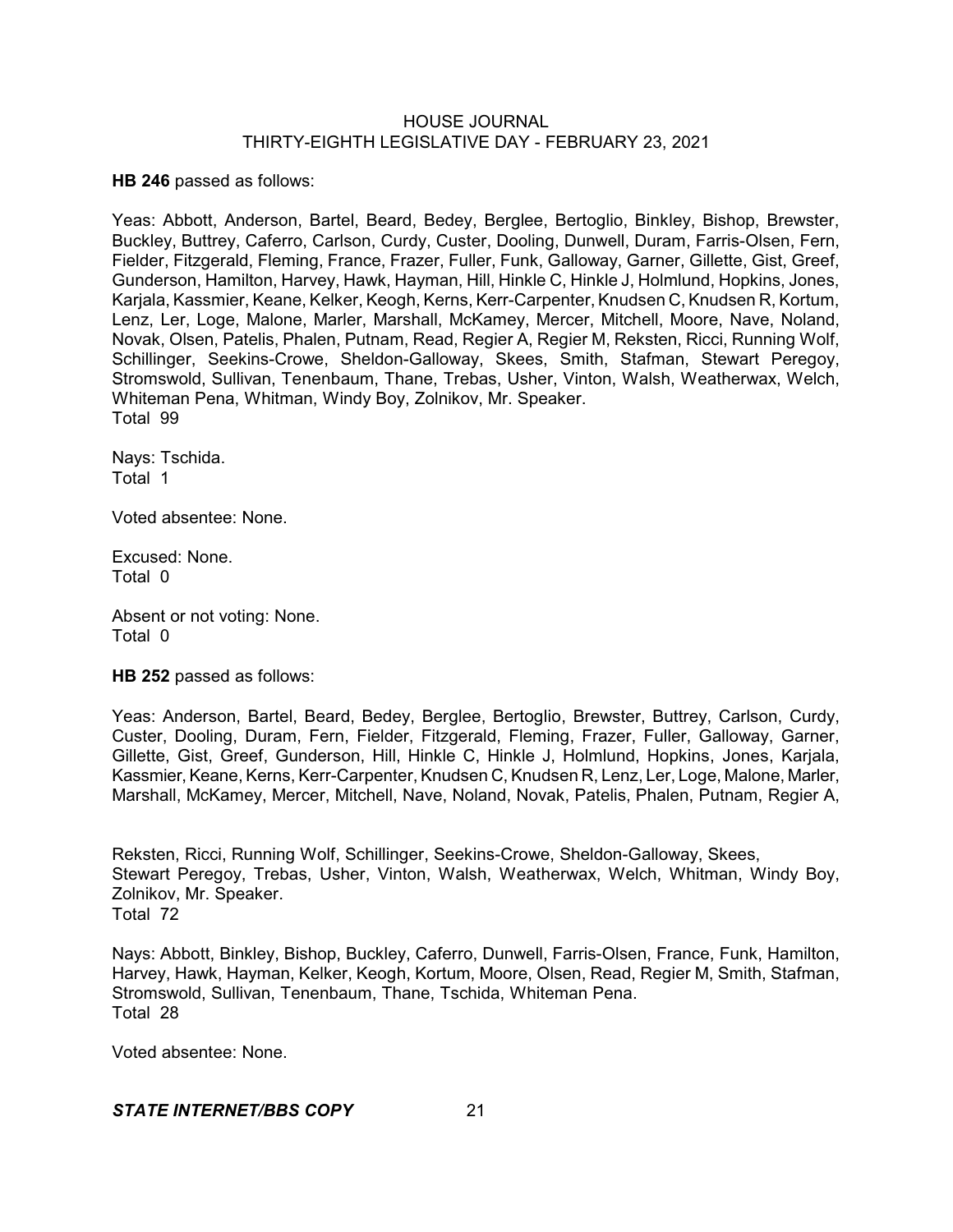Excused: None. Total 0

Absent or not voting: None. Total 0

**HB 267** passed as follows:

Yeas: Abbott, Anderson, Bartel, Beard, Bedey, Berglee, Bertoglio, Binkley, Bishop, Brewster, Buckley, Buttrey, Caferro, Carlson, Curdy, Custer, Dooling, Dunwell, Duram, Farris-Olsen, Fern, Fielder, Fitzgerald, Fleming, France, Frazer, Fuller, Funk, Galloway, Garner, Gillette, Gist, Greef, Gunderson, Hamilton, Harvey, Hawk, Hayman, Hill, Hinkle C, Hinkle J, Holmlund, Hopkins, Jones, Karjala, Kassmier, Keane, Kelker, Keogh, Kerns, Kerr-Carpenter, Knudsen C, Knudsen R, Kortum, Lenz, Ler, Loge, Malone, Marler, Marshall, McKamey, Mercer, Mitchell, Moore, Nave, Noland, Novak, Olsen, Patelis, Phalen, Putnam, Read, Regier A, Regier M, Reksten, Ricci, Running Wolf, Schillinger, Seekins-Crowe, Sheldon-Galloway, Skees, Smith, Stafman, Stewart Peregoy, Stromswold, Sullivan, Tenenbaum, Thane, Trebas, Tschida, Usher, Vinton, Walsh, Weatherwax, Welch, Whiteman Pena, Whitman, Windy Boy, Zolnikov, Mr. Speaker. Total 100

Nays: None. Total 0

Voted absentee: None.

Excused: None. Total 0

Absent or not voting: None. Total 0

**HB 294** passed as follows:

Yeas: Abbott, Anderson, Beard, Bedey, Berglee, Bertoglio, Bishop, Brewster, Buckley, Buttrey, Caferro, Carlson, Curdy, Custer, Dooling, Dunwell, Duram, Farris-Olsen, Fern, Fitzgerald, Fleming, France, Frazer, Fuller, Funk, Galloway, Garner, Gillette, Gist, Greef, Gunderson, Hamilton, Harvey, Hawk, Hayman, Hill, Holmlund, Hopkins, Jones, Karjala, Kassmier, Keane, Kelker, Keogh, Kerns, Kerr-Carpenter, Kortum, Lenz, Loge, Malone, Marler, Marshall, McKamey, Mercer, Mitchell, Nave, Noland, Novak, Olsen, Patelis, Phalen, Putnam, Read, Regier A, Reksten, Ricci, Running Wolf, Seekins-Crowe, Sheldon-Galloway, Skees, Smith, Stafman, Stewart Peregoy, Sullivan, Tenenbaum, Thane, Trebas, Tschida, Usher, Vinton, Walsh, Weatherwax, Welch, Whiteman Pena, Whitman, Windy Boy, Zolnikov, Mr. Speaker. Total 88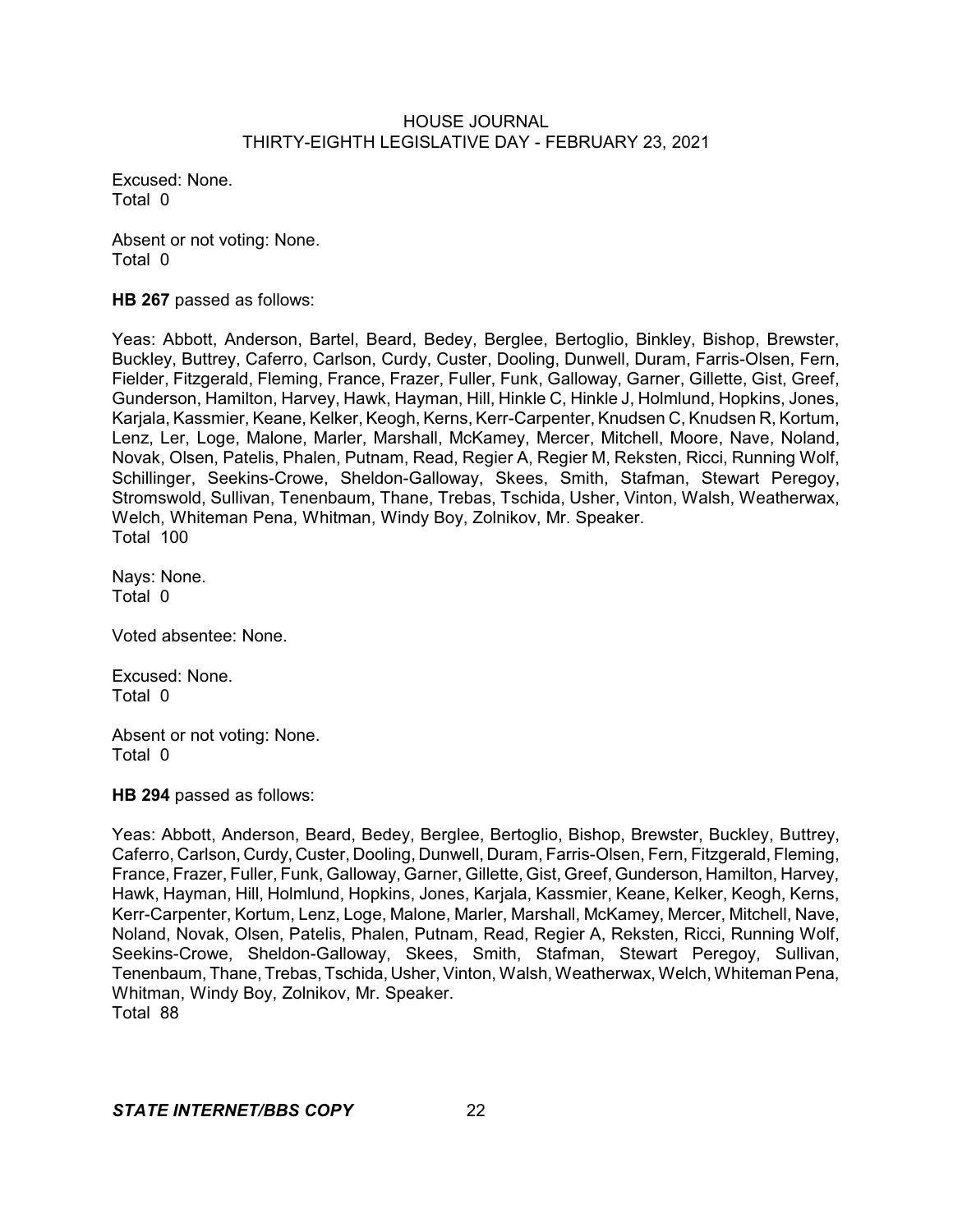Nays: Bartel, Binkley, Fielder, Hinkle C, Hinkle J, Knudsen C, Knudsen R, Ler, Moore, Regier M, Schillinger, Stromswold. Total 12

Voted absentee: None.

Excused: None. Total 0

Absent or not voting: None. Total 0

**HB 299** passed as follows:

Yeas: Abbott, Bedey, Bertoglio, Bishop, Buckley, Buttrey, Caferro, Carlson, Curdy, Custer, Dooling, Dunwell, Farris-Olsen, Fern, Fitzgerald, France, Frazer, Funk, Garner, Gist, Greef, Hamilton, Harvey, Hawk, Hayman, Hill, Holmlund, Jones, Karjala, Keane, Kelker, Keogh, Kerr-Carpenter, Kortum, Loge, Malone, Marler, McKamey, Novak, Olsen, Patelis, Putnam, Reksten, Running Wolf, Smith, Stafman, Stewart Peregoy, Sullivan, Tenenbaum, Thane, Walsh, Weatherwax, Welch, Whiteman Pena, Whitman, Windy Boy. Total 56

Nays: Anderson, Bartel, Beard, Berglee, Binkley, Brewster, Duram, Fielder, Fleming, Fuller, Galloway, Gillette, Gunderson, Hinkle C, Hinkle J, Hopkins, Kassmier, Kerns, Knudsen C, Knudsen R, Lenz, Ler, Marshall, Mercer, Mitchell, Moore, Nave, Noland, Phalen, Read, Regier A, Regier M, Ricci,Schillinger, Seekins-Crowe, Sheldon-Galloway, Skees, Stromswold, Trebas, Tschida, Usher, Vinton, Zolnikov, Mr. Speaker. Total 44

Voted absentee: None.

Excused: None. Total 0

Absent or not voting: None. Total 0

**HB 306** passed as follows:

Yeas: Abbott, Anderson, Bartel, Beard, Bedey, Berglee, Bertoglio, Binkley, Bishop, Brewster, Buckley, Buttrey, Caferro, Carlson, Curdy, Custer, Dooling, Dunwell, Duram, Farris-Olsen, Fern, Fielder, Fitzgerald, Fleming, France, Frazer, Fuller, Funk, Galloway, Garner, Gillette, Gist, Greef, Gunderson, Hamilton, Harvey, Hawk, Hayman, Hill, Hinkle C, Hinkle J, Holmlund, Hopkins, Jones, Karjala, Kassmier, Keane, Kelker, Keogh,Kerns, Kerr-Carpenter, Knudsen C, Knudsen R, Kortum, Lenz, Ler, Loge, Malone, Marler, Marshall, McKamey, Mercer, Mitchell, Moore, Nave, Noland,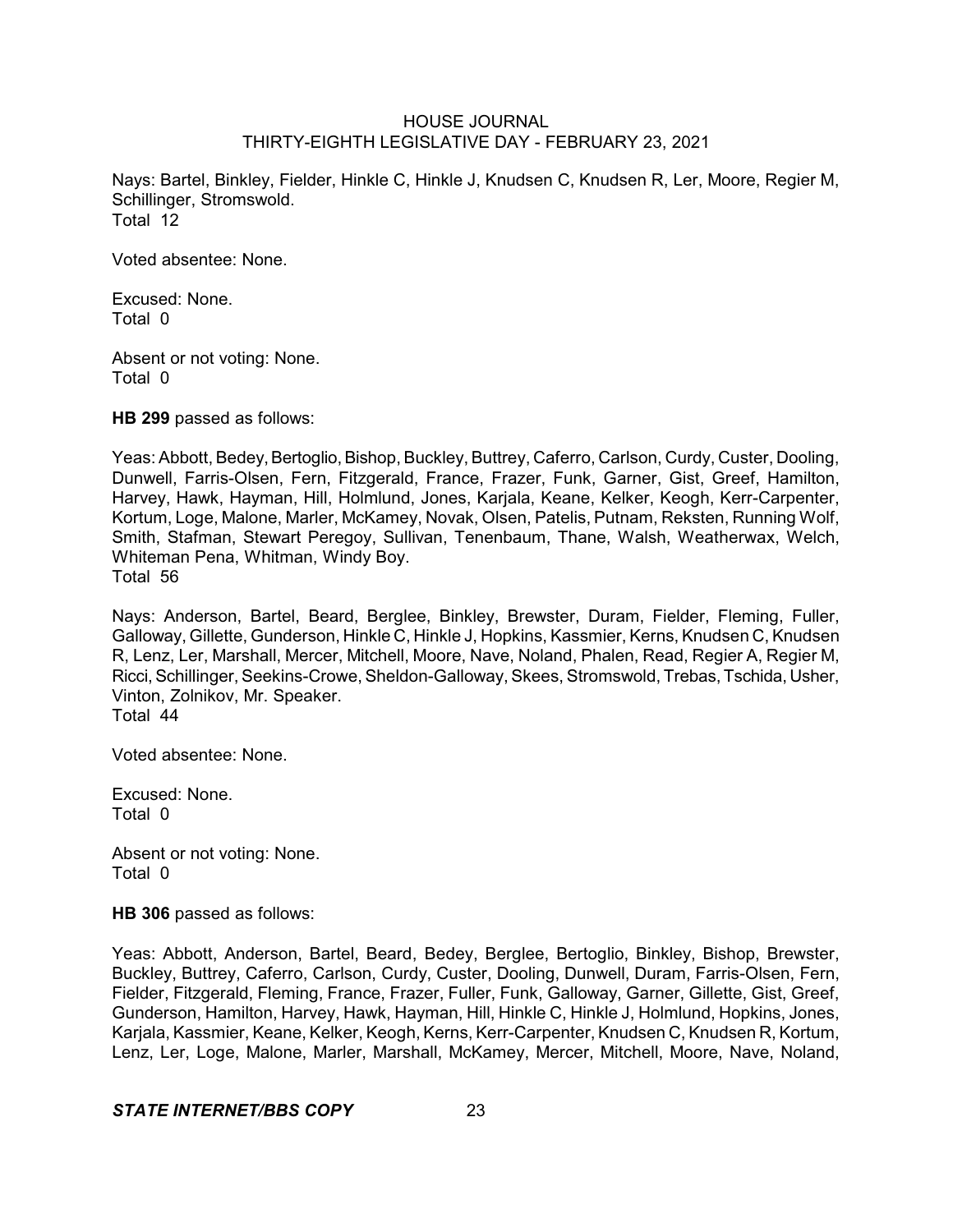Novak, Olsen, Patelis, Phalen, Putnam, Read, Regier A, Regier M, Reksten, Ricci, Running Wolf, Schillinger, Seekins-Crowe, Sheldon-Galloway, Skees, Smith, Stafman, Stewart Peregoy, Stromswold, Sullivan, Tenenbaum, Thane, Trebas, Usher, Vinton, Walsh, Weatherwax, Welch, Whiteman Pena, Whitman, Windy Boy, Zolnikov, Mr. Speaker. Total 99

Nays: Tschida. Total 1

Voted absentee: None.

Excused: None. Total 0

Absent or not voting: None. Total 0

**HB 349** passed as follows:

Yeas: Anderson, Bartel, Beard, Bedey, Berglee, Bertoglio, Binkley, Brewster, Buttrey, Carlson, Custer, Dooling, Duram, Fielder, Fitzgerald, Fleming, Frazer, Fuller, Galloway, Garner, Gillette, Gist, Greef, Gunderson, Hill, Hinkle C, Hinkle J, Holmlund, Hopkins, Jones, Kassmier, Kerns, Knudsen C, Knudsen R, Lenz, Ler, Loge, Malone, Marshall, McKamey, Mercer, Mitchell, Moore, Nave, Noland, Patelis, Phalen, Putnam, Read, Regier A, Regier M, Reksten, Ricci, Schillinger, Seekins-Crowe, Sheldon-Galloway, Skees, Stromswold, Trebas, Tschida, Usher, Vinton, Walsh, Welch, Whitman, Zolnikov, Mr. Speaker. Total 67

Nays: Abbott, Bishop, Buckley, Caferro, Curdy, Dunwell, Farris-Olsen, Fern, France, Funk, Hamilton, Harvey, Hawk, Hayman, Karjala, Keane, Kelker, Keogh, Kerr-Carpenter, Kortum, Marler,

Novak, Olsen, Running Wolf, Smith, Stafman, Stewart Peregoy, Sullivan, Tenenbaum, Thane, Weatherwax, Whiteman Pena, Windy Boy. Total 33

Voted absentee: None.

Excused: None. Total 0

Absent or not voting: None. Total 0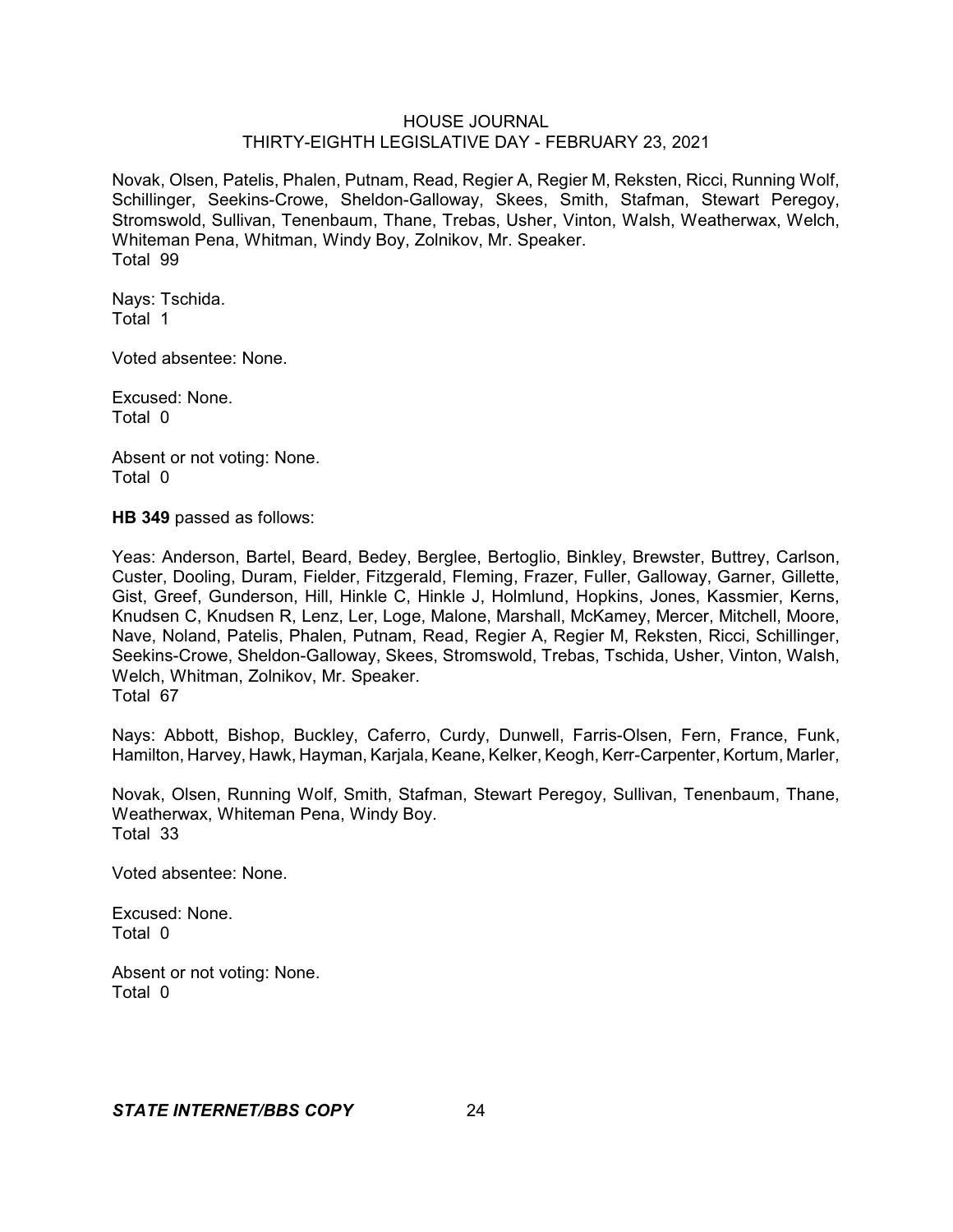**HB 382** passed as follows:

Yeas: Abbott, Anderson, Beard, Bedey, Bertoglio, Bishop, Buckley, Caferro, Curdy, Custer, Dooling, Dunwell, Farris-Olsen, Fern, Fielder, Fitzgerald, France, Funk, Gist, Greef, Hamilton, Harvey, Hawk, Hayman, Holmlund, Karjala, Keane, Kelker, Keogh, Kerr-Carpenter, Kortum, Malone, Marler, McKamey, Moore, Novak, Olsen, Putnam, Running Wolf, Smith, Stafman, Stewart Peregoy, Sullivan, Tenenbaum, Thane, Walsh, Weatherwax, Welch, Whiteman Pena, Whitman, Windy Boy.

Total 51

Nays: Bartel, Berglee, Binkley, Brewster, Buttrey, Carlson, Duram, Fleming, Frazer, Fuller, Galloway, Garner, Gillette, Gunderson, Hill, Hinkle C, Hinkle J, Hopkins, Jones, Kassmier, Kerns, Knudsen C, Knudsen R, Lenz, Ler, Loge, Marshall, Mercer, Mitchell, Nave, Noland, Patelis, Phalen, Read, Regier A, Regier M, Reksten, Ricci, Schillinger, Seekins-Crowe, Sheldon-Galloway, Skees, Stromswold, Trebas, Tschida, Usher, Vinton, Zolnikov, Mr. Speaker. Total 49

Voted absentee: None.

Excused: None. Total 0

Absent or not voting: None. Total 0

## **REPORTS OF STANDING COMMITTEES**

**JUDICIARY** (Usher, Chair): 2/23/2021 **HB 415**, do pass. Report adopted. **HB 520**, introduced bill, be amended as follows:

1. Page 1, line 22. Following: "45-5-601" Insert: "(2)(a)"

And, as amended, do pass. Report adopted.

### **FIRST READING AND COMMITMENT OF BILLS**

The following House bills were introduced, read first time, and referred to committees:

**HB 591**, introduced by J. Read, referred to Judiciary. **HB 592**, introduced by J. Read, referred to Judiciary. **HB 593**, introduced by K. Seekins-Crowe, referred to Business and Labor. **HB 594**, introduced by J. Read, P. Fielder, J. Fuller, S. Gist, S. Gunderson, C. Hinkle,